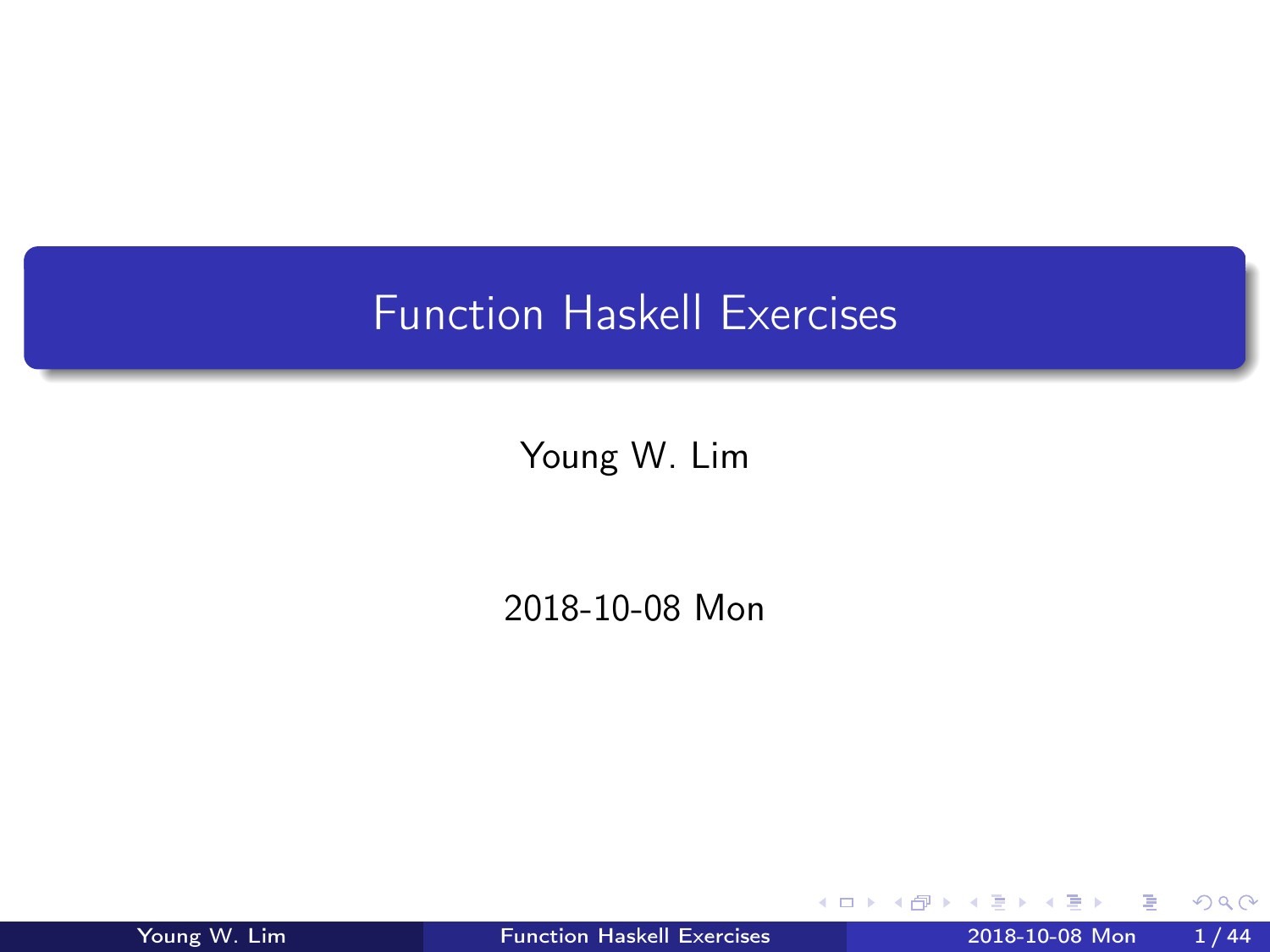



[Using FCT.hs](#page-3-0)

活

B

∍ D. ×.

**K ロ ト K 伊 ト K**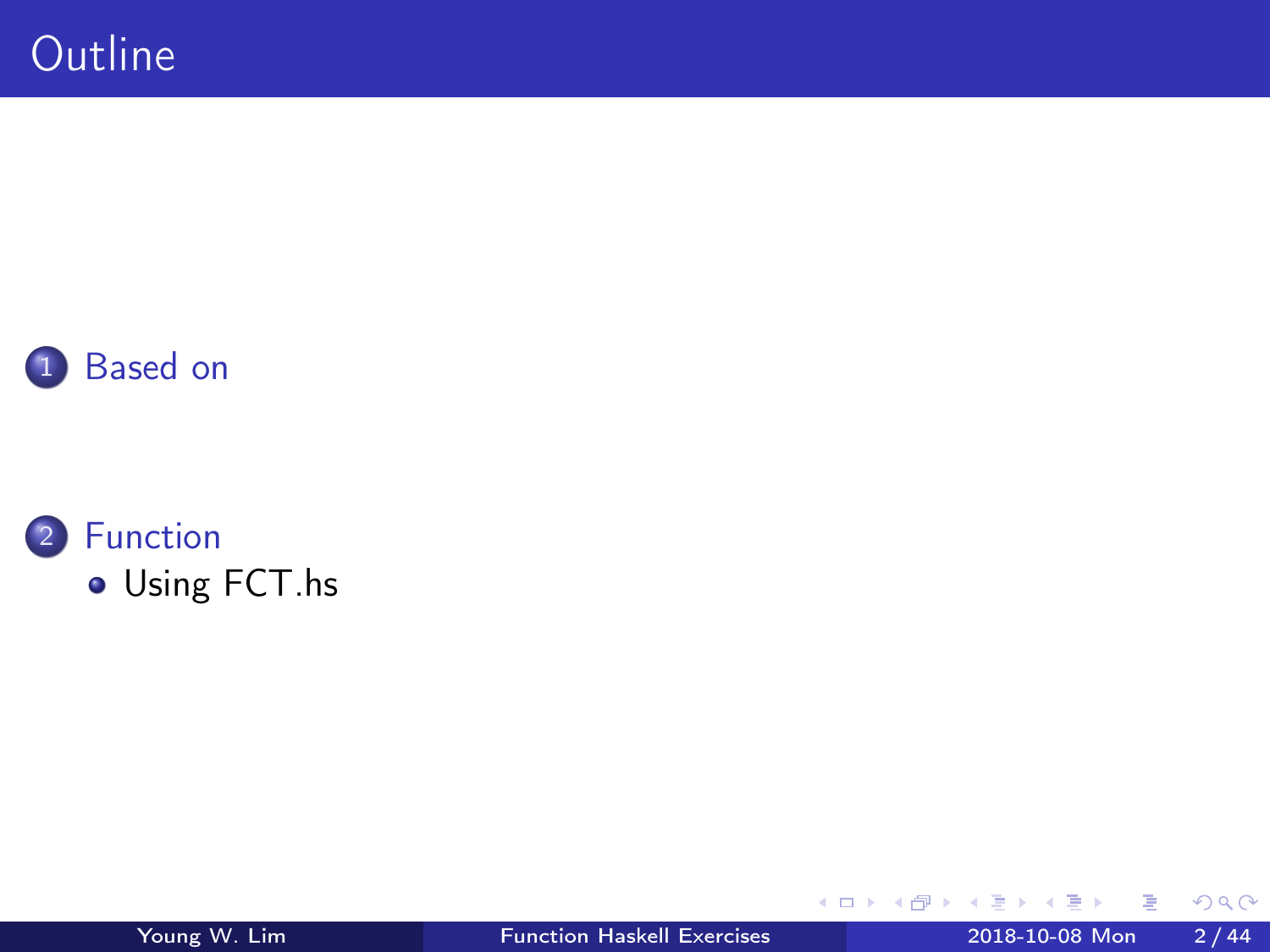### <span id="page-2-0"></span>"The Haskell Road to Logic, Maths, and Programming", K. Doets and J. V. Eijck

I, the copyright holder of this work, hereby publish it under the following licenses: GNU head Permission is granted to copy, distribute and/or modify this document under the terms of the GNU Free Documentation License, Version 1.2 or any later version published by the Free Software Foundation; with no Invariant Sections, no Front-Cover Texts, and no Back-Cover Texts. A copy of the license is included in the section entitled GNU Free Documentation License.

CC BY SA This file is licensed under the Creative Commons Attribution ShareAlike 3.0 Unported License. In short: you are free to share and make derivative works of the file under the conditions that you appropriately attribute it, and that you distribute it only under a license compatible with this one.

( □ ) ( <sub>□</sub> ) (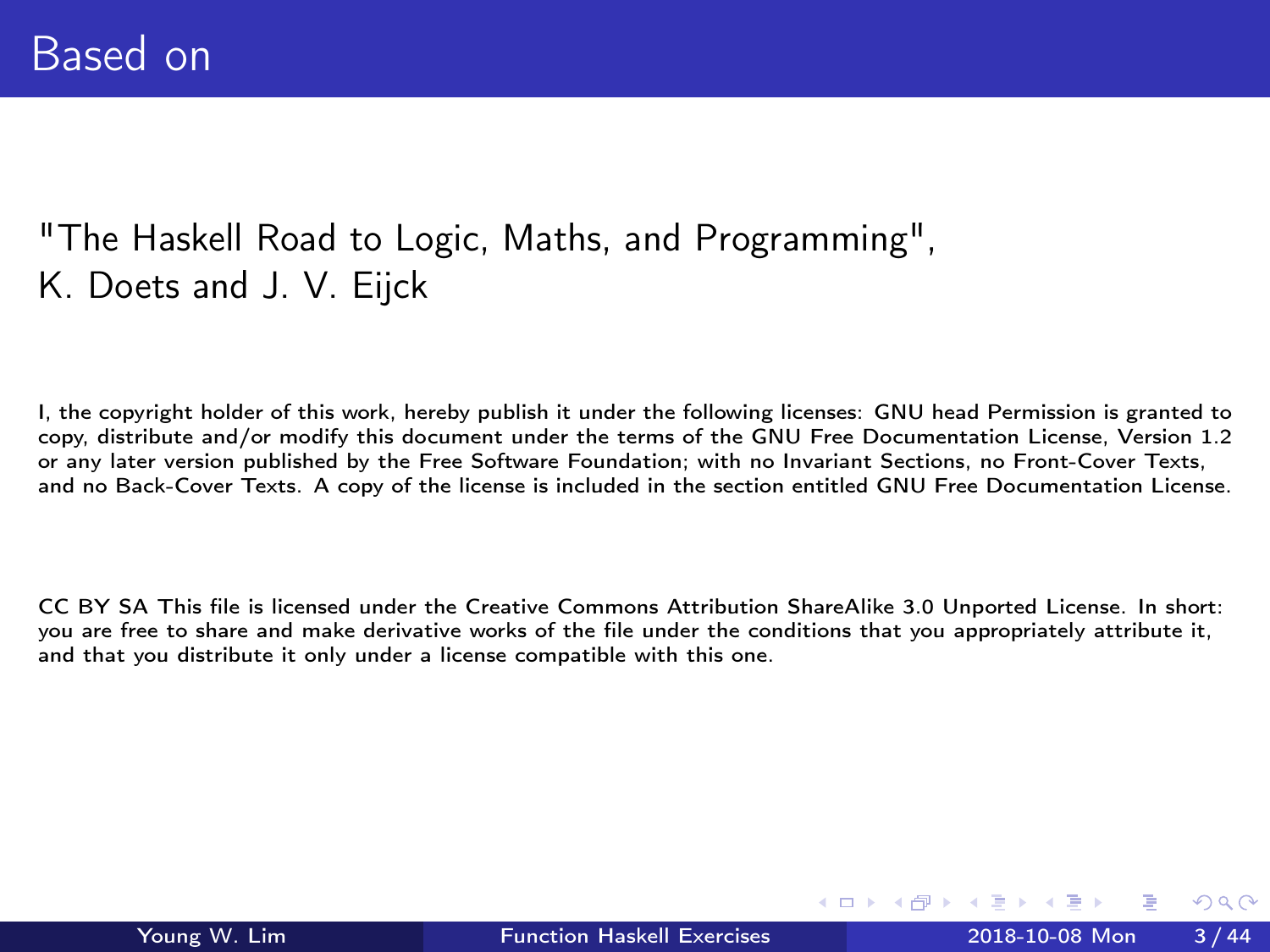<span id="page-3-0"></span>module FCT

where

:load FCT

import List

重

 $2990$ 

イロト イ部 トメ ヨ トメ ヨト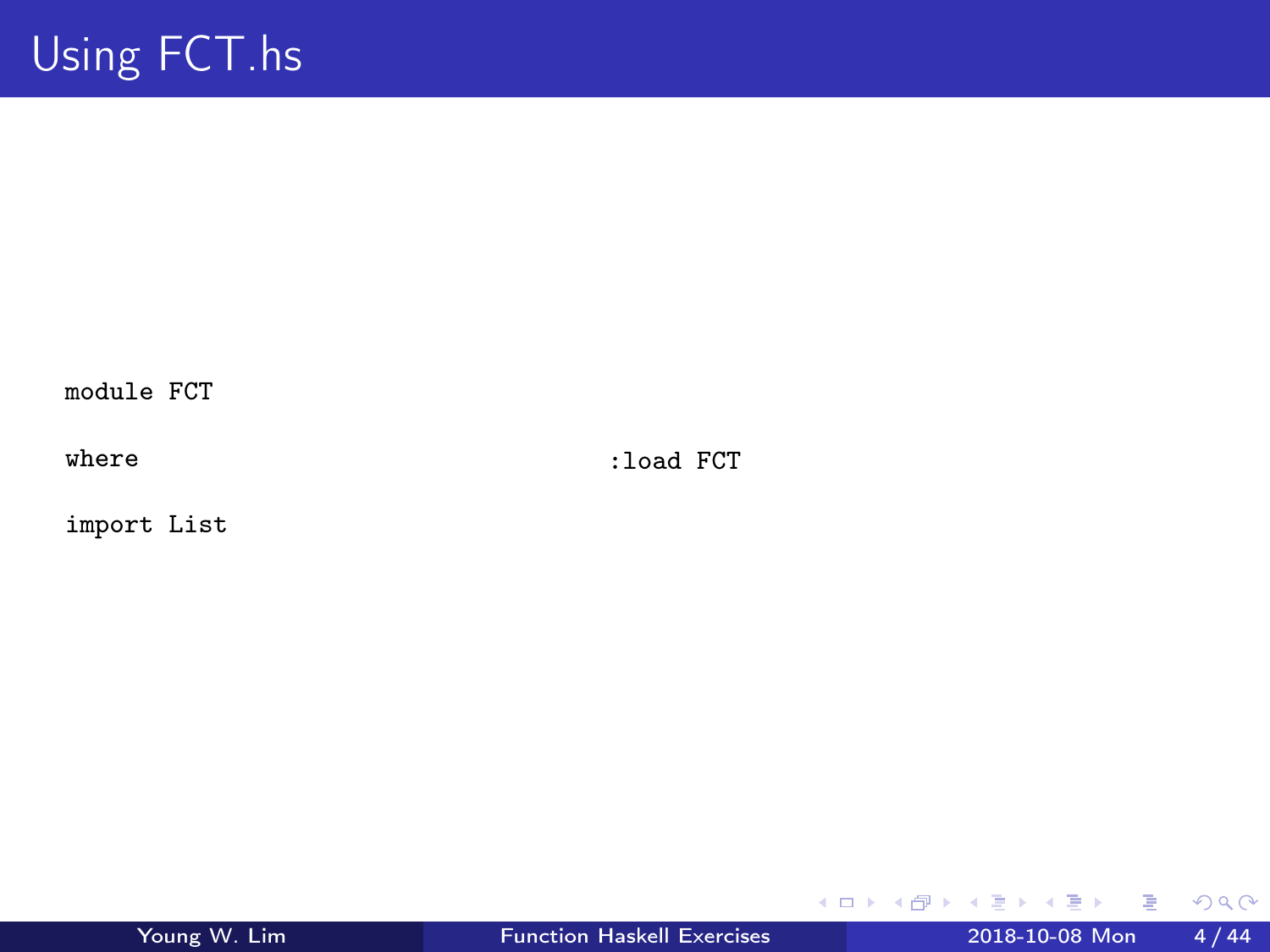# Relation Composition

```
GHCi, version 7.10.3: http://www.haskell.org/ghc/ :? for help
Prelude> :load FCT
[1 of 1] Compiling FCT (FCT.hs, interpreted )
Ok, modules loaded: FCT.
*FCT> image (*2) [1,2,3]
[2,4,6]
*FCT> injective (*2) [1, 2, 3]
True
*FCT> injective (2) [1, 2, 3]
True
*FCT> injective (2) [-1, -2, -3]
True
*FCT> injective (*2) [-1, -2, -3]
True
*FCT> surjective (*2) [1, 2, 3] [0, 1, 2, 3]
False
*FCT> surjective (*2) [1, 2, 3] [1, 2, 3]
False
*FCT> surjective (*2) [1, 2, 3] [2, 4, 6]
True
```
イロト イ押ト イヨト イヨト

 $\eta$ an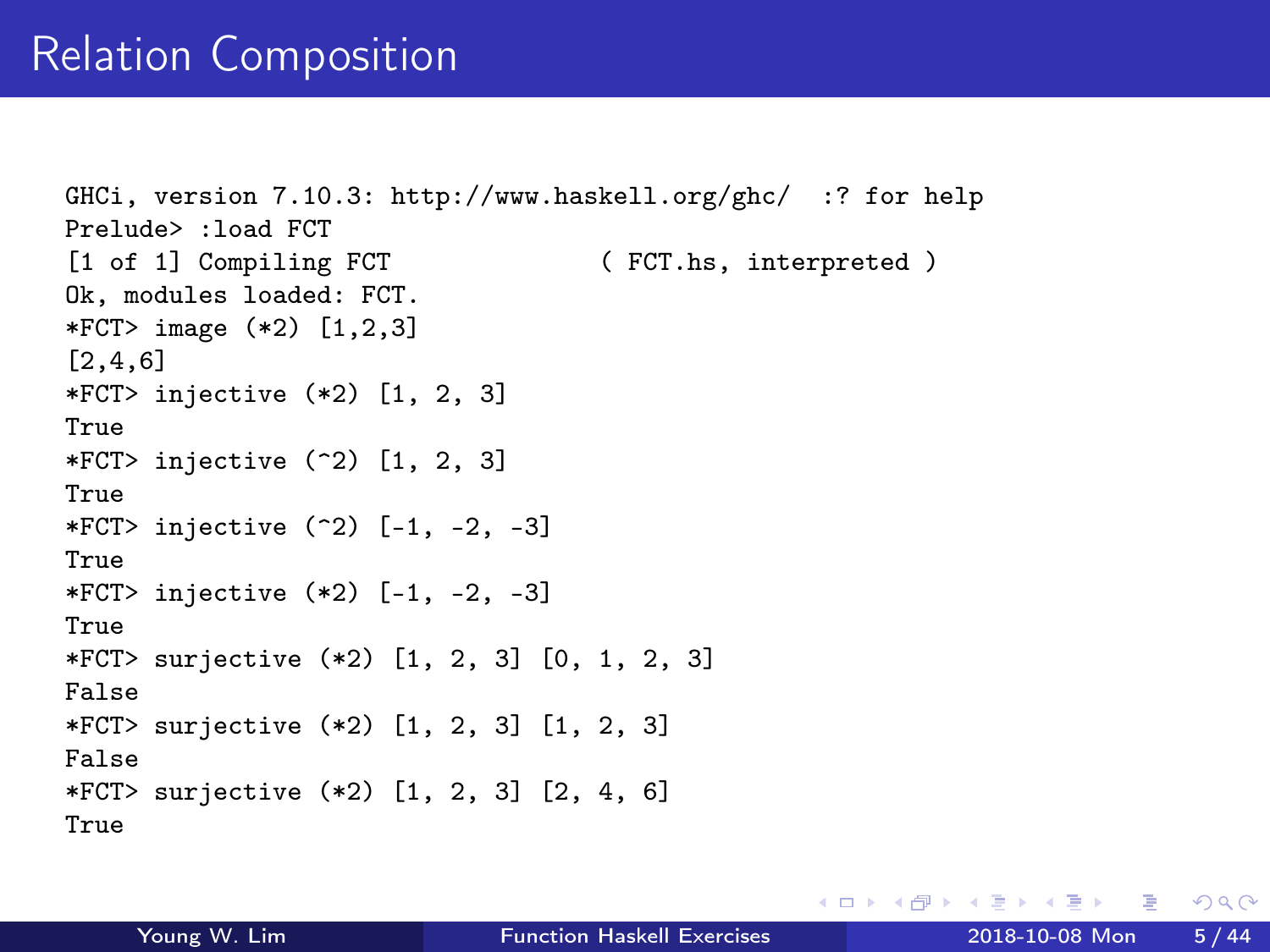\n- $$
f(x) = x^2 + 1
$$
 \n
	\n- $x = x^2 + 1$
	\n- $abs(x) = |x|$
	\n- $absReal x \mid x >= 0$  \n
		\n- $x$  \n
			\n- $l$  otherwise \n
				\n- $x$  \n
					\n- $l$  otherwise \n
						\n- $x$  \n
							\n- $l$  otherwise \n
								\n- $x$  \n
									\n- $l$  otherwise \n
										\n- $k$  \n
											\n- $l$  otherwise \n
												\n- $k$  \n
													\n- $l$  otherwise \n
														\n- $k$  \n
															\n- $l$  otherwise \n
																\n- $k$  \n
																	\n- $l$  otherwise \n
																		\n- $k$  \n
																			\n- $l$  otherwise \n
																				\n- $l$  \n
																					\n- $l$  otherwise \n
																						\n- $l$  \n
																							\n- $l$  otherwise \n
																								\n- $l$  \n
																									\n- $l$  \n
																										\n- $l$  \n
																											\n- $l$  \n
																												\n- $l$  \n
																													\n- $l$  \n
																														\n- $l$  \n
																															\n- $l$  \n
																																\n- $l$  \n
																																	\n- $l$  \n
																																		\n- $$

• the identity function id :: a -> a

ix  $x = x$ 

メロト メタト メミト メミト

重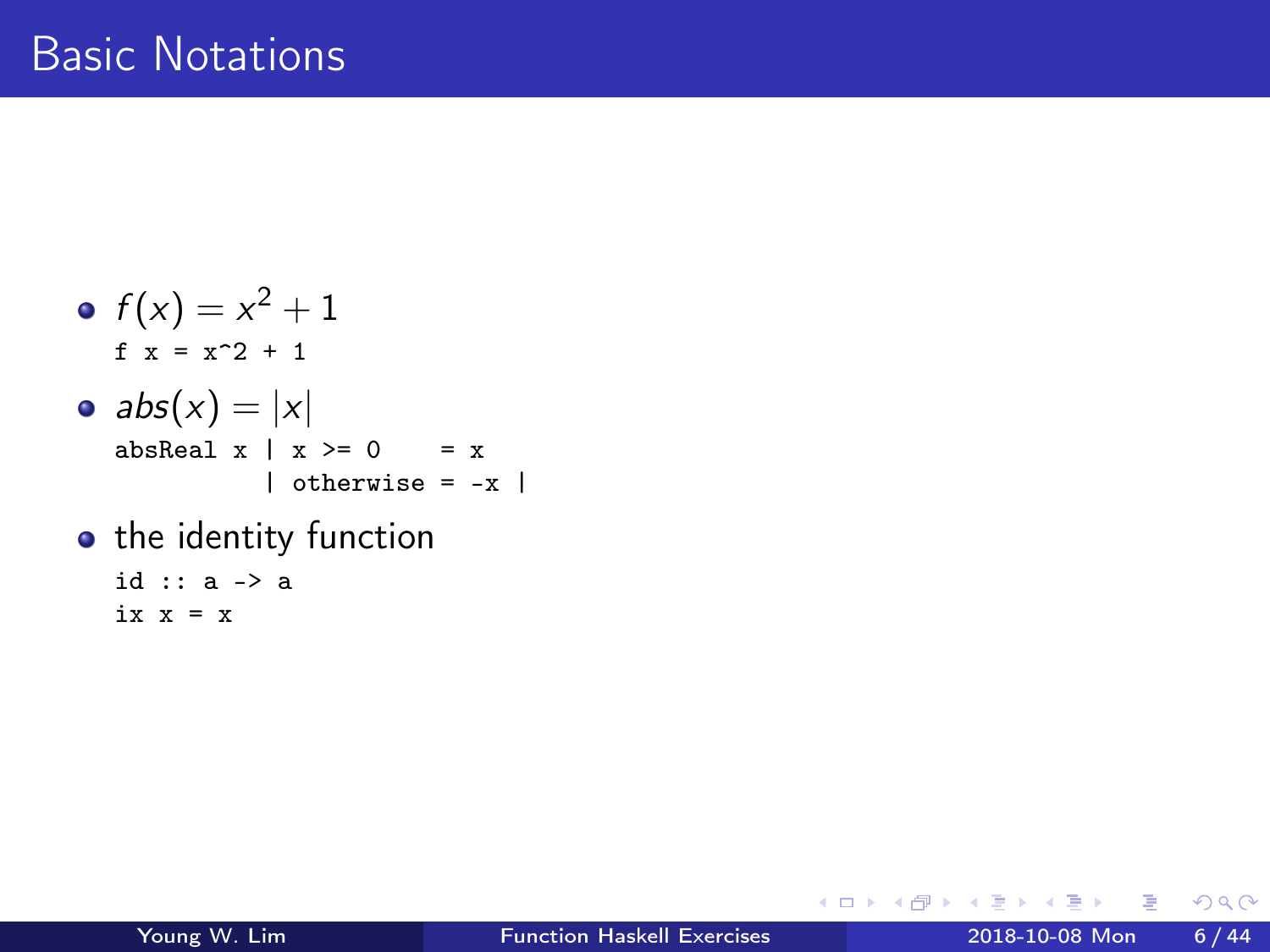```
• converting a function to a list
  list2fct :: Eq a => [(a,b)] -> a -> b
  list2fct [] = error "function not total"
  list2fct ((u,v):uvs) x | x == u = v
                         | otherwise = list2fct uvs x
```

```
*Main> fct2list f [1, 2, 3]
[(1,2), (2,5), (3,10)]*Main> lst = fct2list f [1, 2, 3]*Main> lst
[(1,2), (2,5), (3,10)]
```
- イ 局

 $QQ$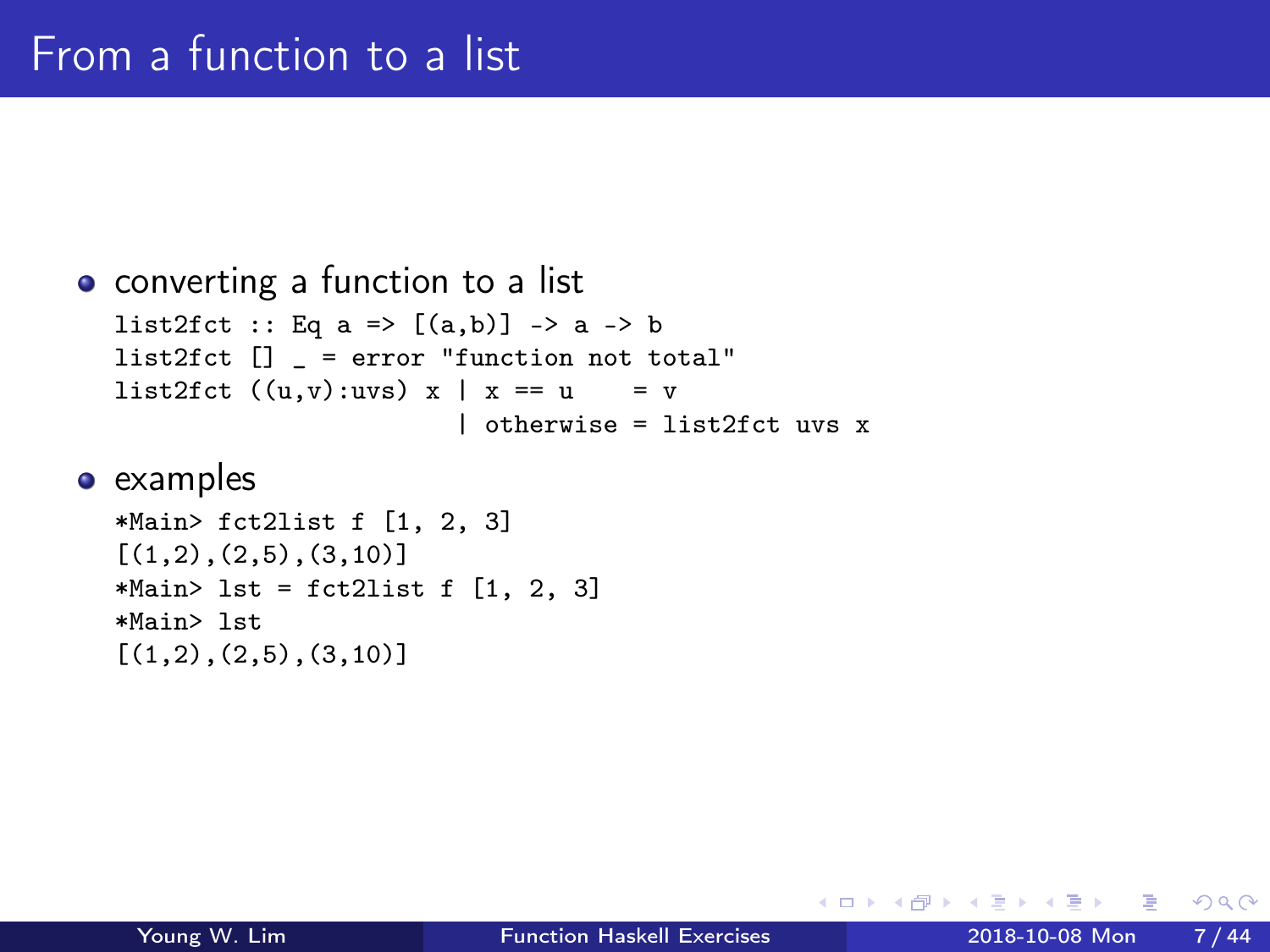```
• converting a list to a function
   fct2list :: (a \rightarrow b) \rightarrow [a] \rightarrow [(a,b)]fct2list f xs = [ (x, f x) | x \leftarrow xs ]
```

```
*Main> lst
[(1,2), (2,5), (3,10)]*Main> list2fct lst 1
\overline{2}*Main> list2fct lst 2
5
*Main> list2fct lst 3
10
```
4 **E** F

**同 > <** 

 $QQ$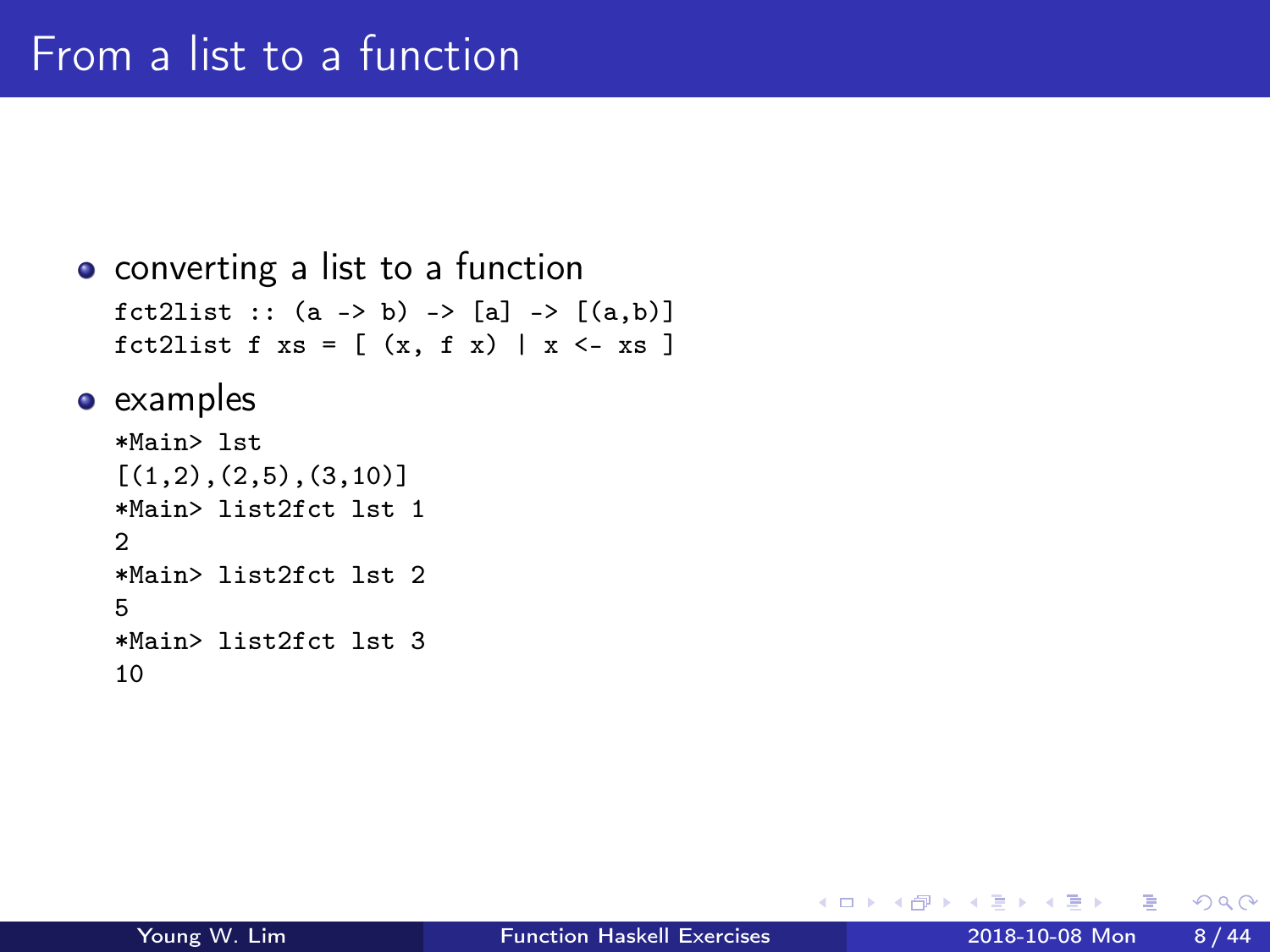```
when a function is implemented as a list of pairs
  ranPairs :: Eq b => [(a,b)] -> [b]ranPairs f = nub [y \mid (-, y) < -f]
```

```
*Main> ranPairs [(1,3), (2,3), (3,4), (4,3), (5,4)][3,4]
```
 $\leftarrow$   $\Box$ 

**同 > <** 

 $\Omega$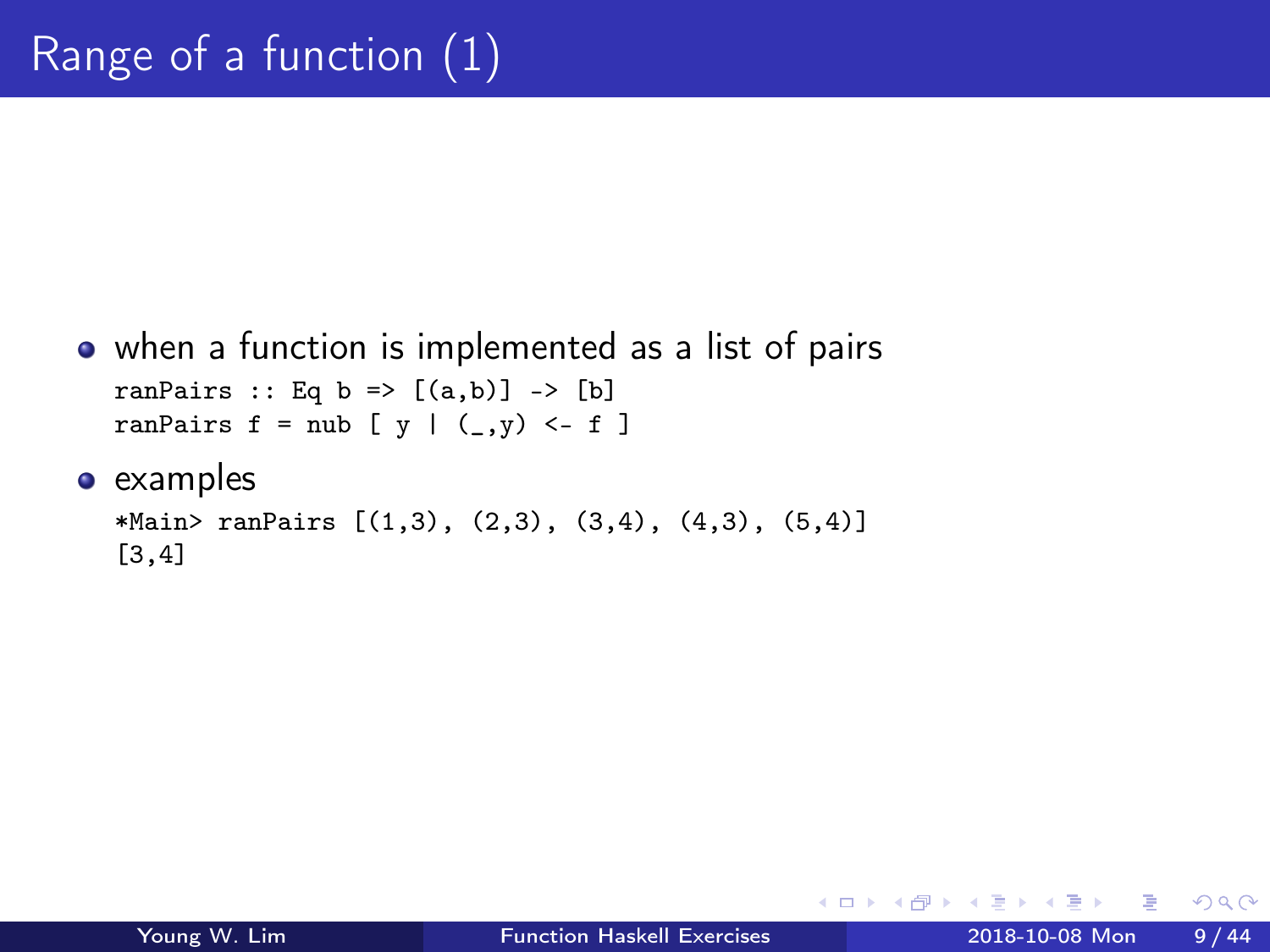```
when a function is defined on an enumerable domain
  listValues :: Enum a \Rightarrow (a \Rightarrow b) \Rightarrow a \Rightarrow [b]listValues f i = (f i) : listValues f (succ i)
```

```
*Main> f(x) = x^2 + x + 1*Main> listValues f 1
[3,7,13,21,31,43,57,73,91,111,133,157,183,211,241,273,307,343,381,421,
463,507,553,601,651,703,757,813,871,931,993,1057,1123,1191,1261,1333,
 1407,1483,1561,1641,1723,1807,1893,1981,2071,2163,2257,2353,2451,2551,
2653,2757,2863,2971,3081,3193,^CInterrupted
```
 $\leftarrow$   $\leftarrow$   $\leftarrow$   $\leftarrow$ 

 $QQ$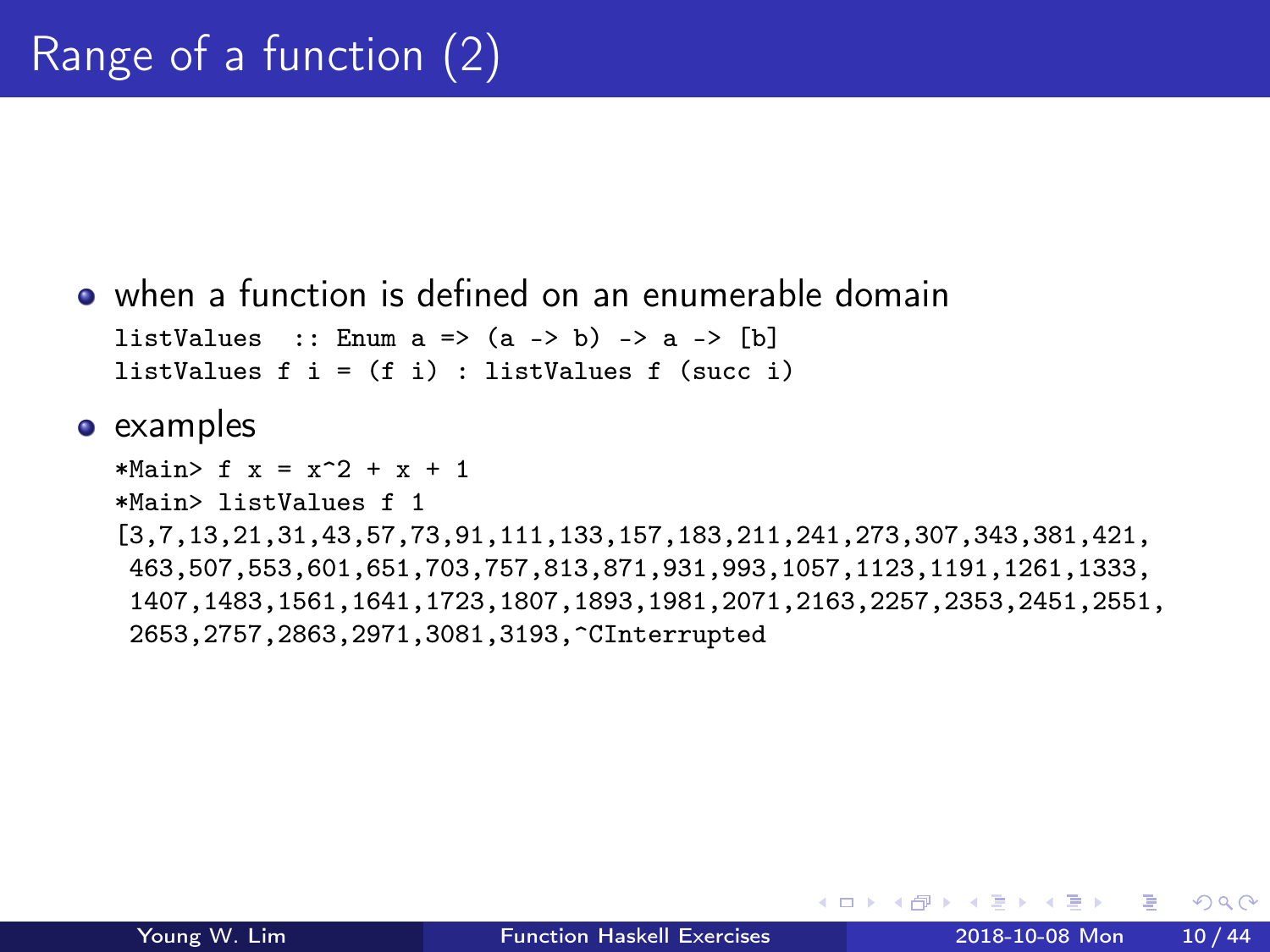# Range of a function (3)

when a function has a bounded domain listRange :: (Bounded a, Enum a) =>  $(a \rightarrow b)$  -> [b] listRange  $f = [ f i | i \leftarrow [minBound..maxBound ] ]$ 

• examples

```
f x \mid x == A == 1| x == R = 2|x == C = 3data X = A \mid B \mid C deriving (Bounded, Enum, Eq, Show)
next A = Bnext B = C*Main> maxBound :: X
\mathcal{C}*Main> minBound :: X
A
*Main> listRange f
[1,2,3]
```
G.  $\Omega$ 

 $\sqrt{m}$  )  $\sqrt{m}$  )  $\sqrt{m}$  )

4 **E** F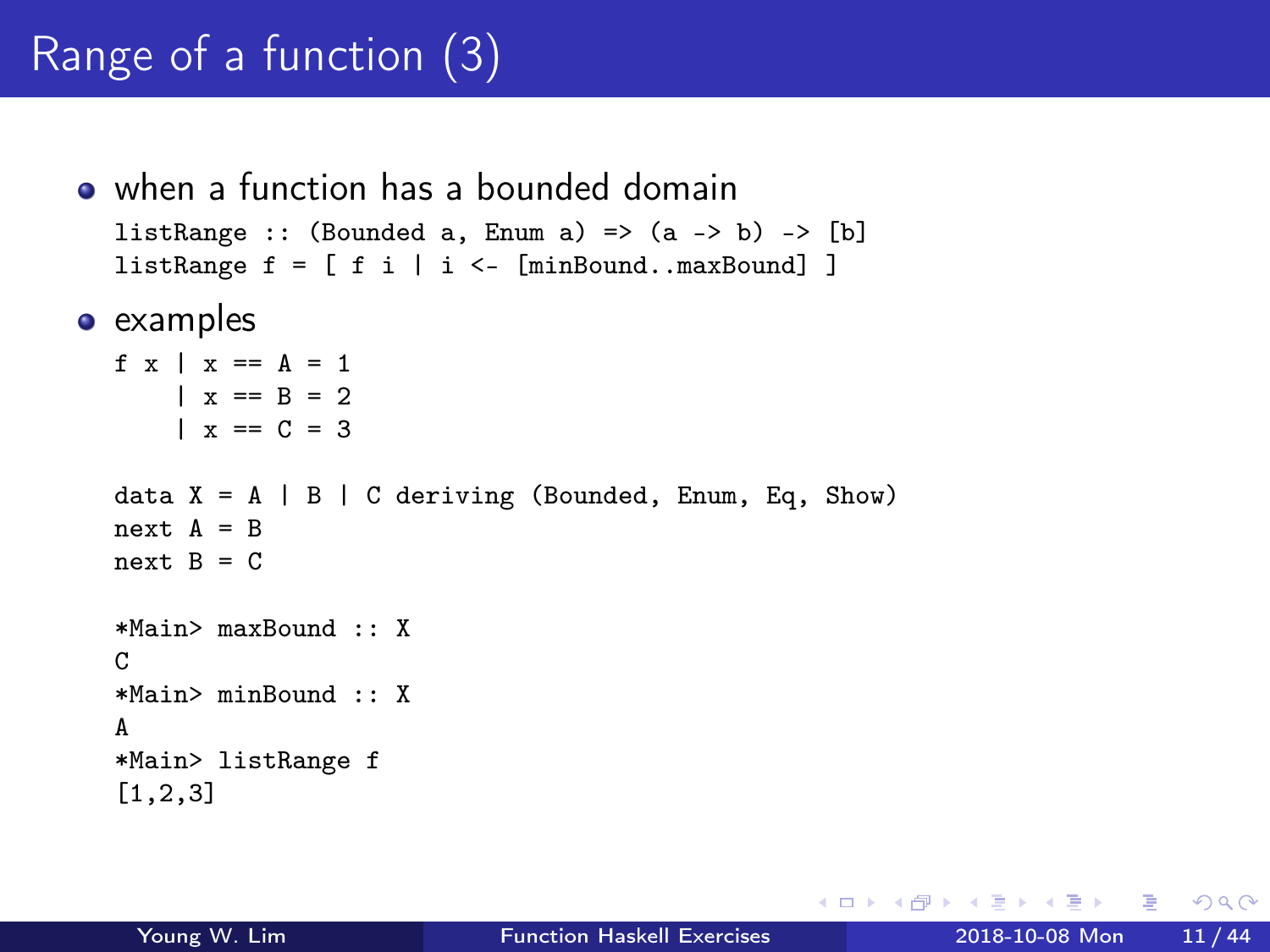- nub : : Eq a => [a] -> [a]
- the nub function removes duplicate elements from a list.
- in particular, it keeps only the first occurrence of each element.
- (The name nub means 'essence'.)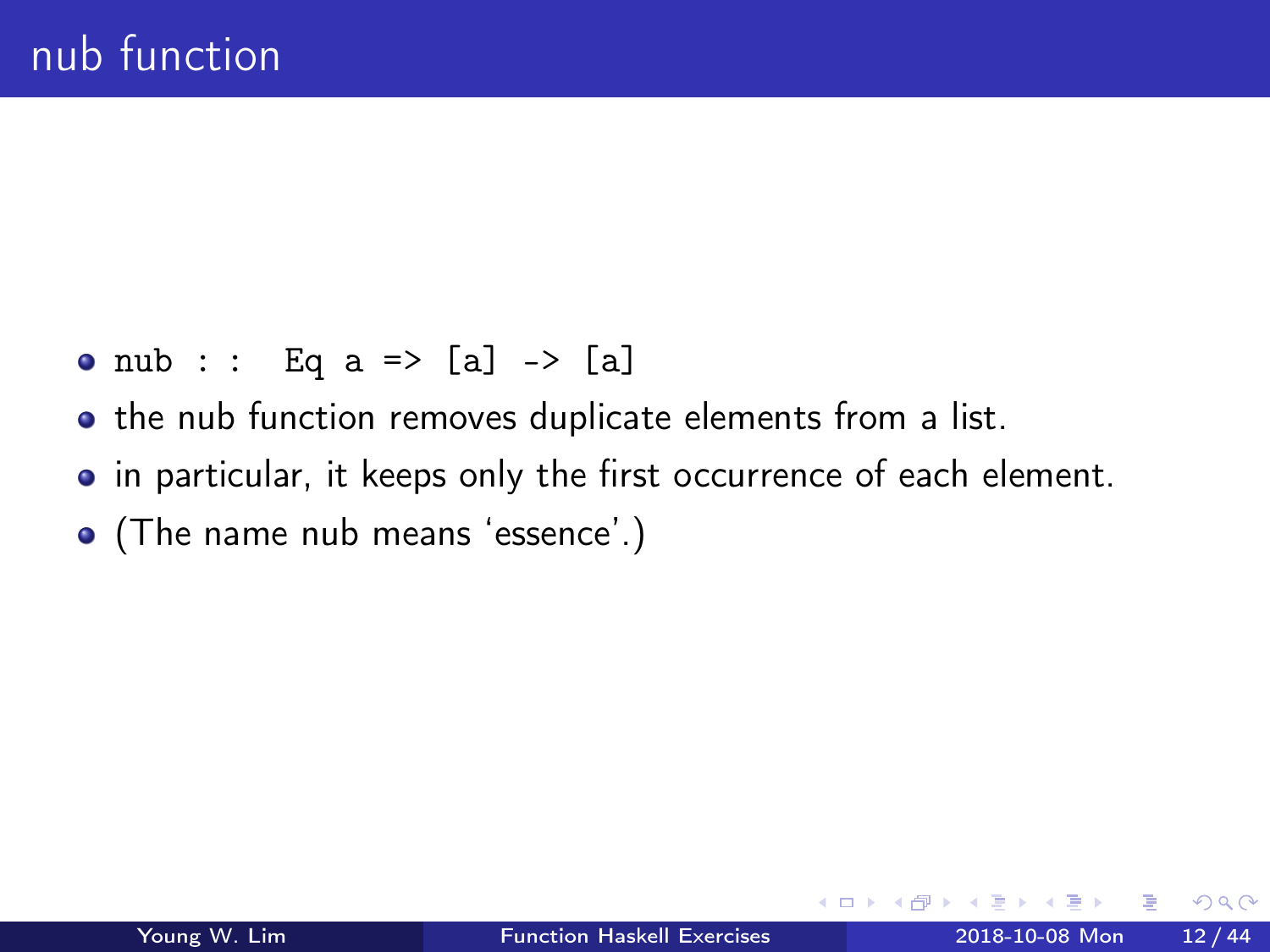#### Enum Class has instances of Char, Int, Integer, Float, Double

| succ, pred<br>$\therefore$ a $\rightarrow$ a<br>$:$ : Int $\rightarrow$ a<br>toEnum<br>fromEnum<br>$\therefore$ a $\rightarrow$ Int<br>$--$ [n. .]<br>:: a -> [a]<br>enumFrom<br>$--$ [n,n']<br>:: a -> a -> [a]<br>enumFromThen<br>$- [nm]$<br>:: a -> a -> [a]<br>enumFromTo<br>enumFromThenTo<br>:: a -> a -> a -> [a] | class Enum a where |                     |
|---------------------------------------------------------------------------------------------------------------------------------------------------------------------------------------------------------------------------------------------------------------------------------------------------------------------------|--------------------|---------------------|
|                                                                                                                                                                                                                                                                                                                           |                    |                     |
|                                                                                                                                                                                                                                                                                                                           |                    |                     |
|                                                                                                                                                                                                                                                                                                                           |                    |                     |
|                                                                                                                                                                                                                                                                                                                           |                    |                     |
|                                                                                                                                                                                                                                                                                                                           |                    |                     |
|                                                                                                                                                                                                                                                                                                                           |                    |                     |
|                                                                                                                                                                                                                                                                                                                           |                    | $- [n,n^{\prime}m]$ |

 $\sim$ 

◂<del>◻</del>▸ ◂<del>љ</del> ▸

э

 $QQ$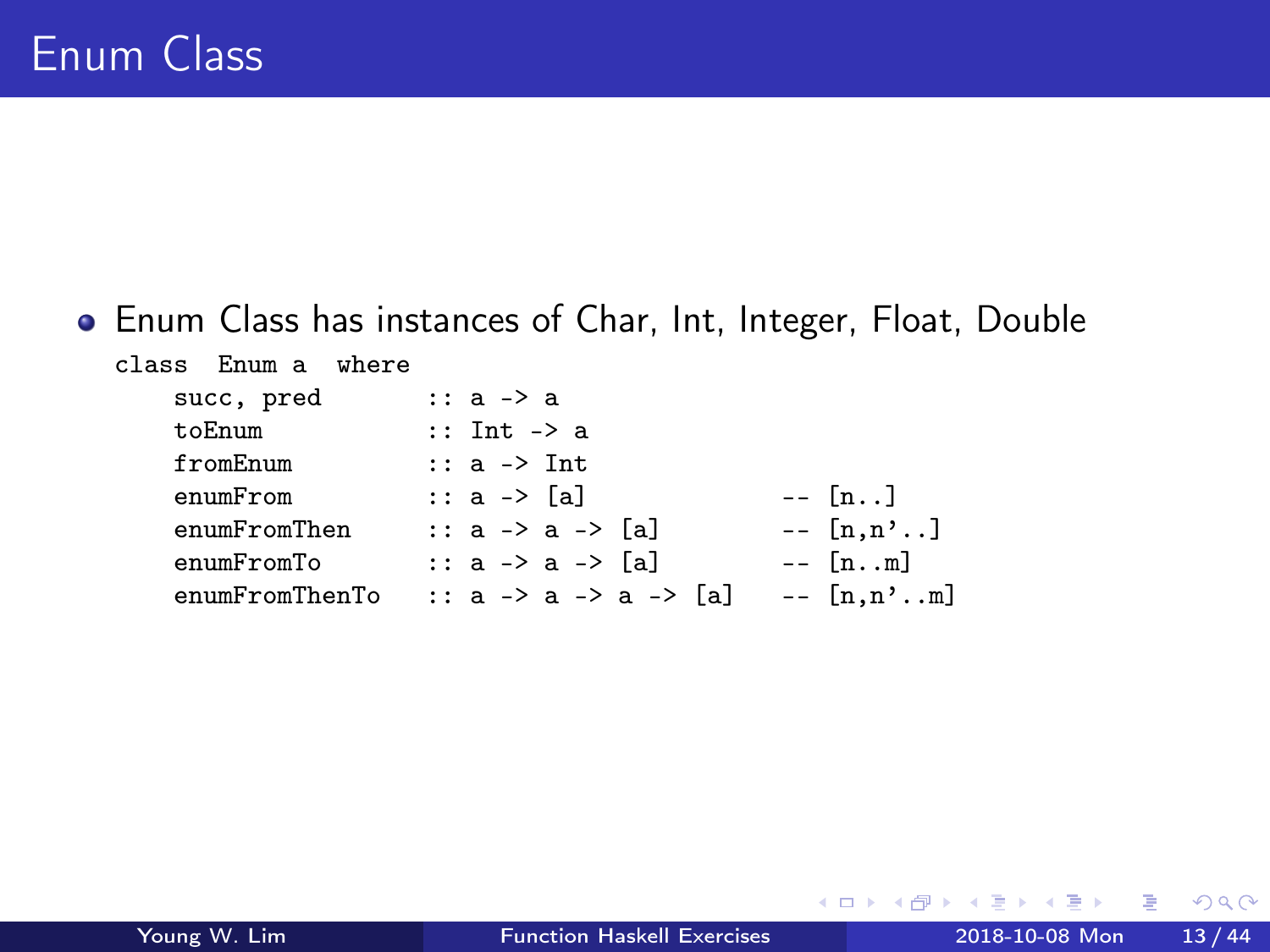- $[1..5]$  : a list of numbers  $[1,2,3,4,5]$
- $\bullet$  [10..] : an infinite list of numbers [10, 11, 12, ...]
- $\bullet$  [5..1] : an empty list
- $[5,4,3,2,1]$  : not empty
- $\bullet$  [0, -1..] : a list of negative integers
- $\bullet$   $[-5..-1]$  : syntax errror, must be  $[-5..-1]$  (space)
- $[1,3..9]$  : equal to  $[1,3,5,7,9]$
- $[-1,3,..9]$  : equal to  $[-1,3,7]$

 $\Omega$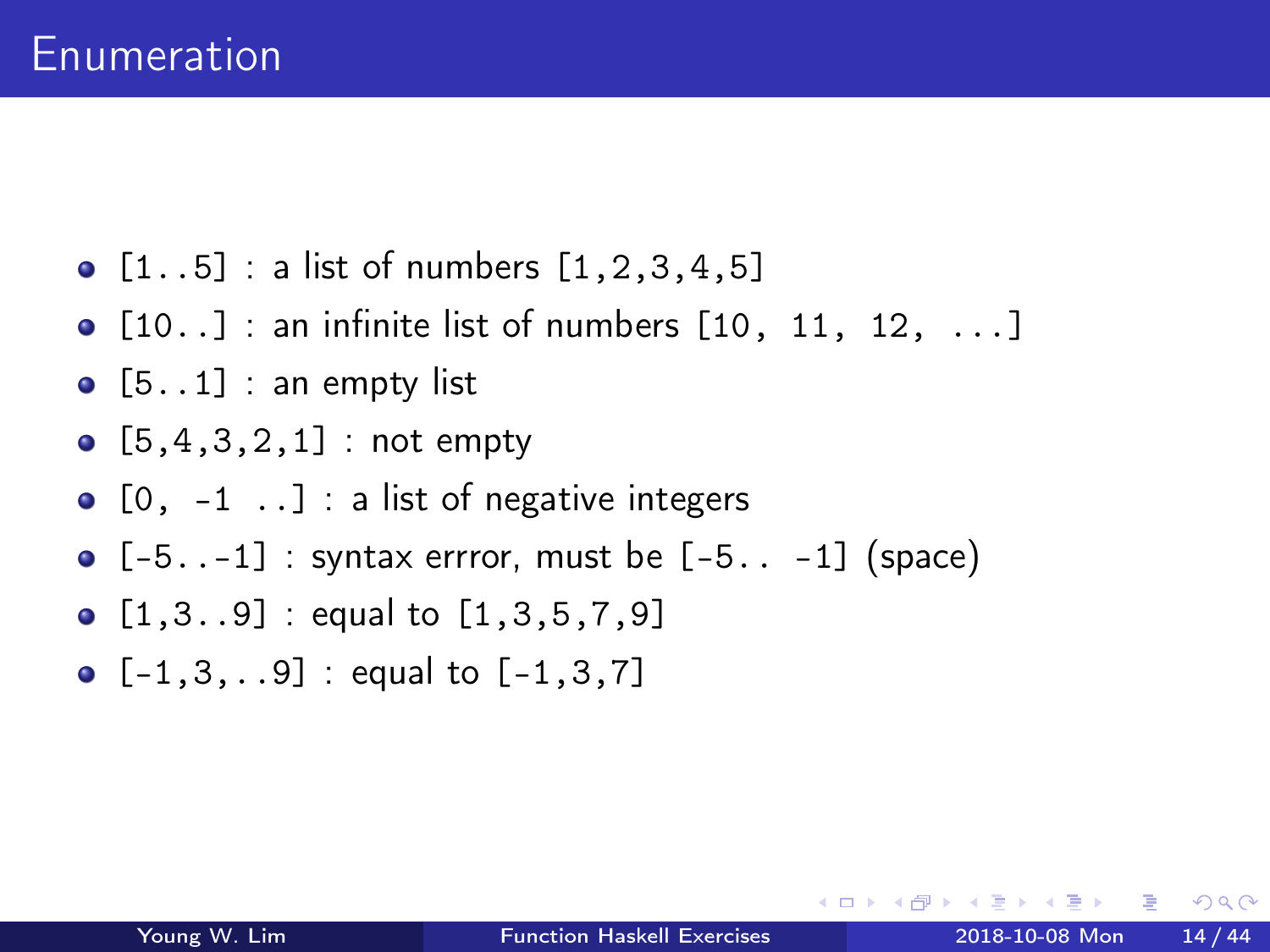- Bounded Class has instances of Char, Int
- the Bounded class is used to name the upper and lower limits of a type.
- Ord is not a superclass of Bounded since types that are not totally ordered may also have upper a

|          | class Bounded a where |            |  |
|----------|-----------------------|------------|--|
| minBound |                       | : a        |  |
| maxBound |                       | $\cdots$ a |  |

| instance Bounded Char where |  |                    |
|-----------------------------|--|--------------------|
| minBound                    |  | $=$ $, \lor \circ$ |
| maxBound                    |  | $=$ '\xffff'       |

 $\Omega$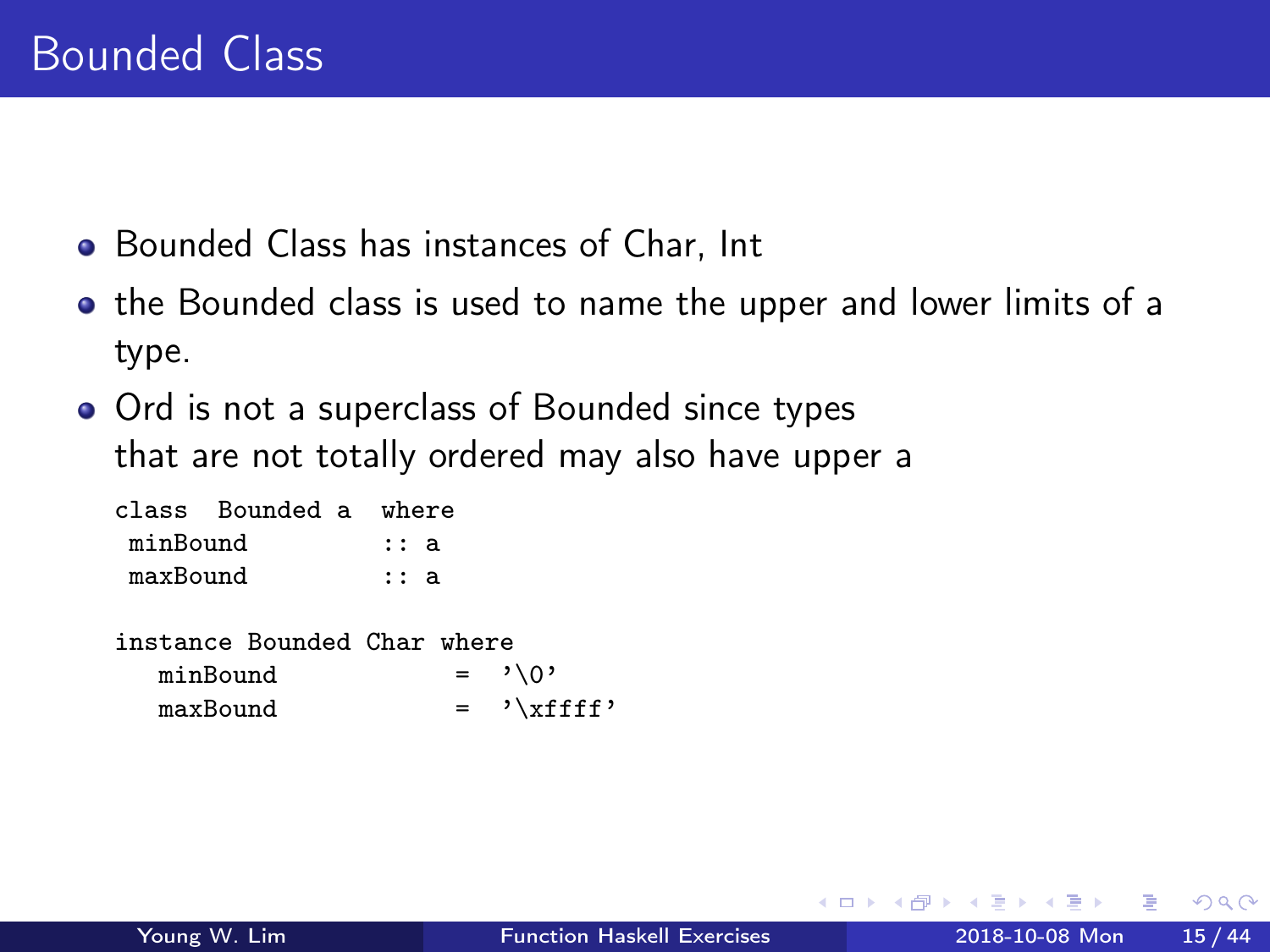```
• three argument function type
   f :: (a, b, c) -> d
• series of one argument function type
   f :: a \rightarrow b \rightarrow c \rightarrow df x y z f :: a -> b -> c -> d
   (f x) y z f :: a -> (b -> c -> d)
    g y z g :: b -> c -> d
   (g \ y) \ z \qquad \qquad g \ :: \ b \ \rightarrow \ (c \ \rightarrow d)<br>
h \ ? \qquad \qquad h \ \cdots \ c \ \rightarrow dh \cdot c \rightarrow d• f x \Rightarrow g• g y \Rightarrow h
      • h z \Rightarrow f x y z
```
 $\leftarrow$   $\leftarrow$   $\leftarrow$   $\leftarrow$ 

 $\equiv$   $\Omega$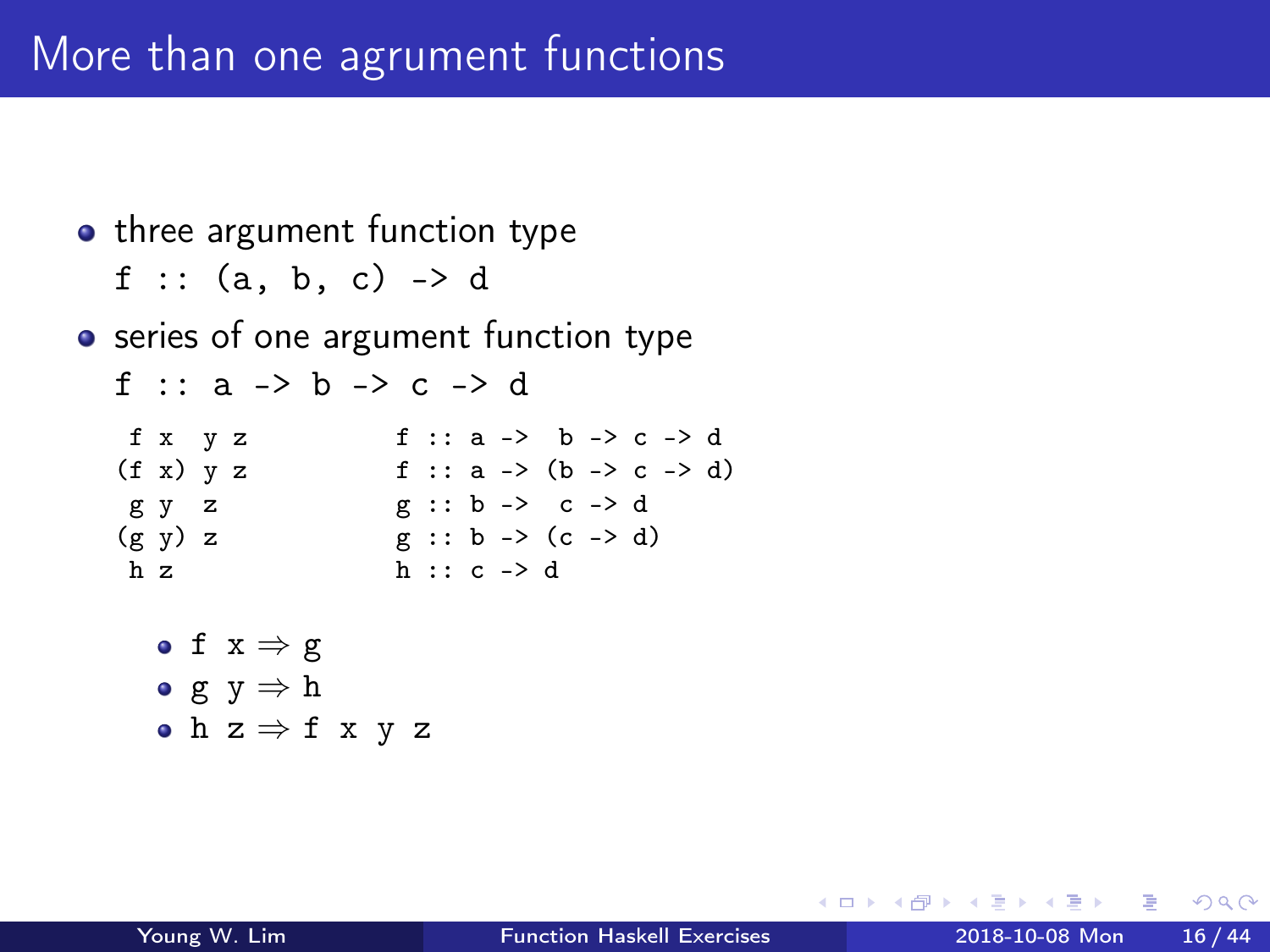# curry and uncurry

- **o** curry operation curry ::  $((a,b)-c) \rightarrow a-\b-a$ curry  $f$  a  $b = f$   $(a, b)$
- **•** uncurry operation uncurry ::  $(a->b->c) -> ((a,b)\to c)$ uncurry  $f (a,b)= f a b$
- examples

```
f2 x y = x + y -- curried form
g2(x,y) = x + y -- uncurried form
*Main> f2 3 4
7
*Main> g2 (3,4)
7
*Main> uncurry f2 (3,4)
7
*Main> curry g2 (3,4)
7
```
 $=$   $\Omega$ 

イロト イ押ト イヨト イヨト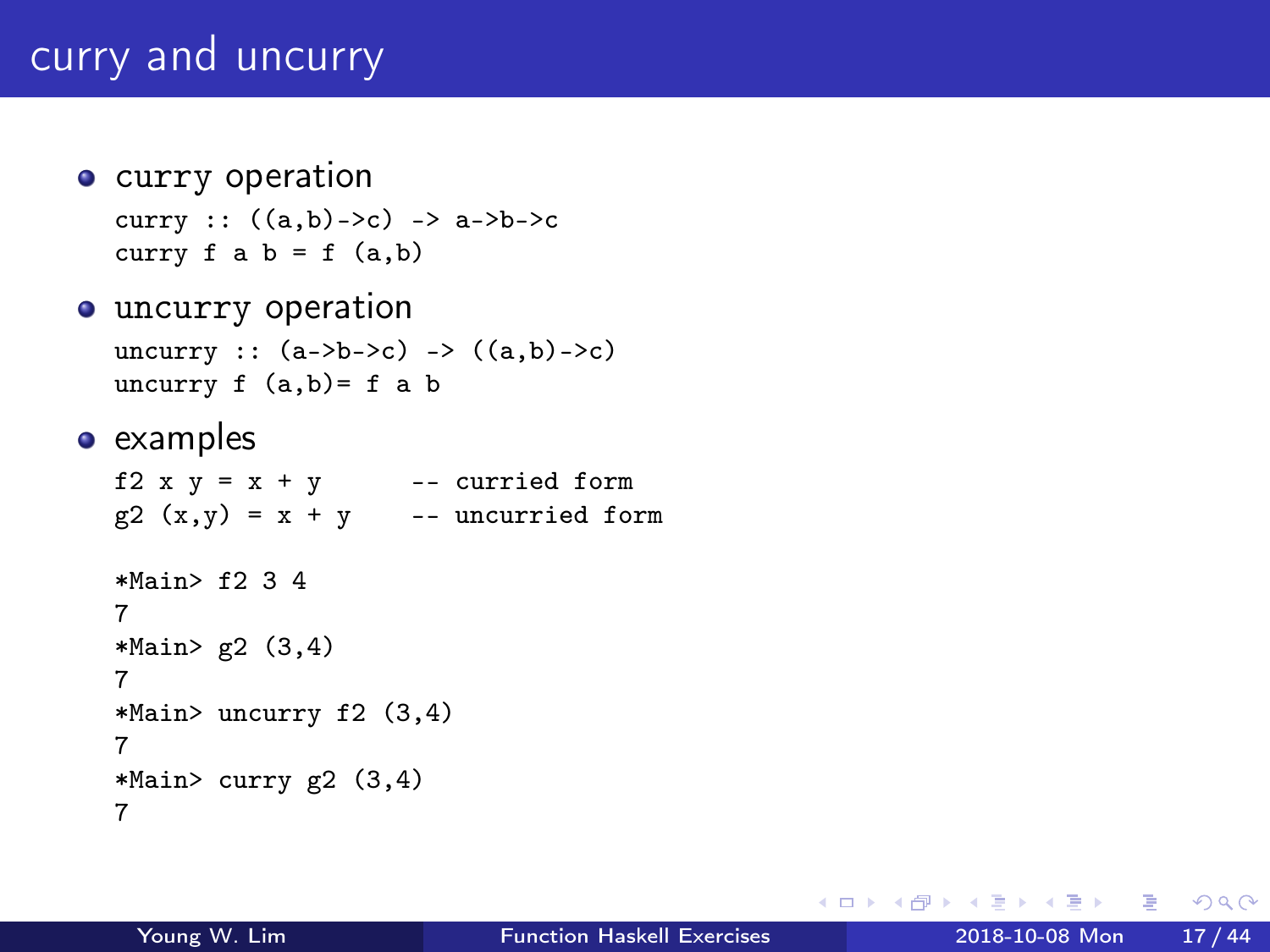# curry3 and uncurry3

- curry3 operation curry3 ::  $((a,b,c) \rightarrow d) \rightarrow a \rightarrow b \rightarrow c \rightarrow d$ curry3 f x y z = f  $(x,y,z)$
- uncurry3 operation uncurry3 ::  $(a \rightarrow b \rightarrow c \rightarrow d) \rightarrow (a,b,c) \rightarrow d$ uncurry3 f  $(x,y,z) = f x y z$
- examples

f3 x y z = x + y + z -- curried form  $g3(x,y,z) = x + y + z$  -- uncurried form

```
*Main> f3 3 4 5
12
*Main> g3 (3,4,5)
12
*Main> uncurry f3 (3,4,5)
12
*Main > curry g3 (3,4,5)12
```
イロト イ押ト イヨト イヨト

 $\equiv$   $\cap$   $\alpha$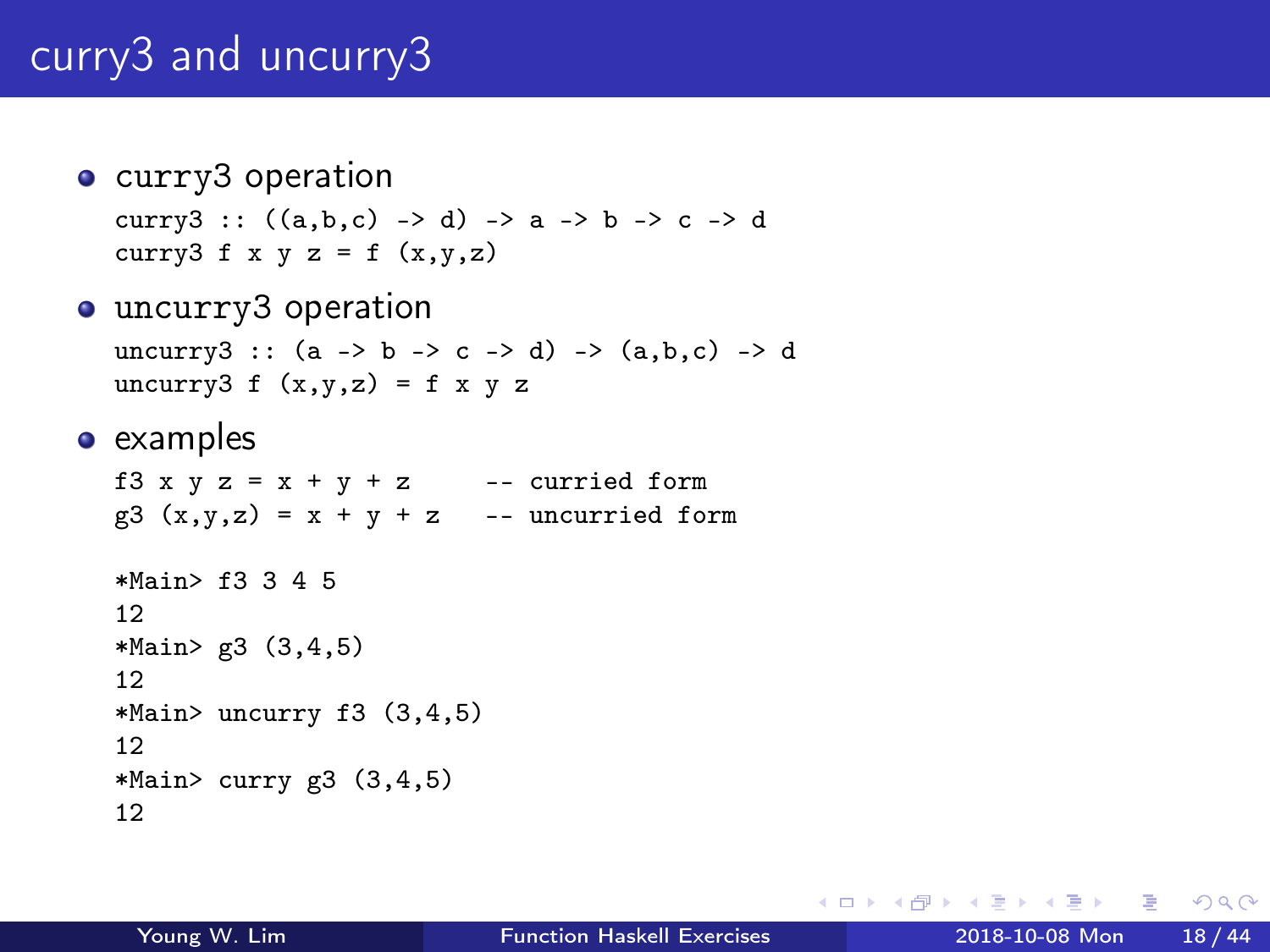## Closed form function examples

• f1 
$$
x = x^2 + 2*x + 1
$$

$$
\bullet
$$
 f1' =  $\{x \rightarrow x^2 + 2*x + 1\}$ 

- g1  $x = (x+1)^2$
- $g1' = \{x \rightarrow (x+1)^2\}$

#### • examples

\*Main> fmap f1 [1..10] [4,9,16,25,36,49,64,81,100,121] \*Main> fmap f1' [1..10] [4,9,16,25,36,49,64,81,100,121] \*Main> fmap g1' [1..10] [4,9,16,25,36,49,64,81,100,121] \*Main> fmap g1 [1..10] [4,9,16,25,36,49,64,81,100,121]

4 何 ) 4

 $QQ$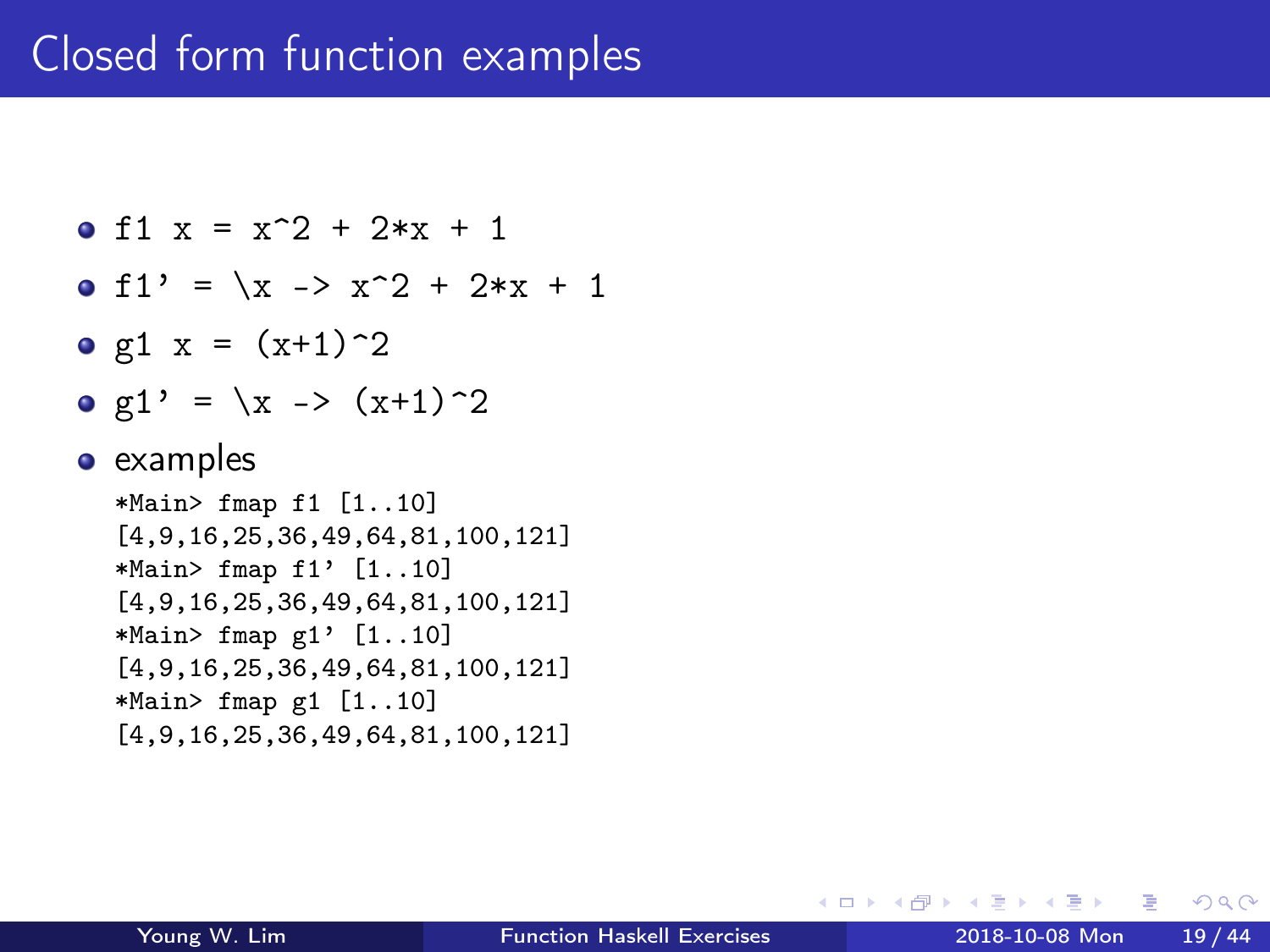### Recurrence form function examples

```
g \circ g = 0g n = g (n-1) + n• h = 0h n = h (n-1) + (2*n)• k = 0k n = k (n-1) + (2*n-1)\bullet fac 0 = 1fac n = fac (n-1) * n• examples
  *Main> g 3
 6
  *Main> h 3
  12
  *Main> k 3
  9
  *Main> fac 3
 6
```
G.  $\Omega$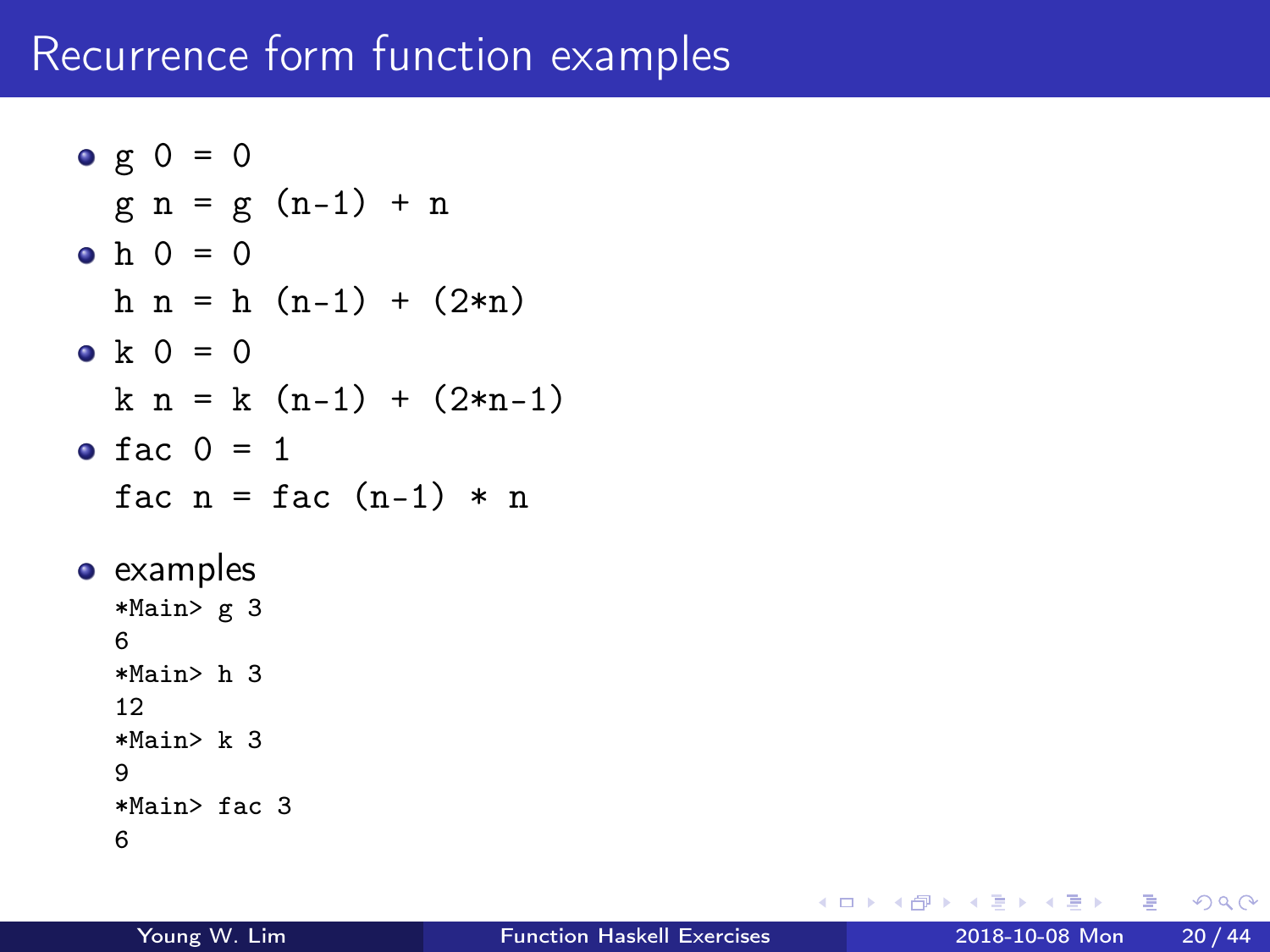### Recurrence vs closed forms

### • recurrence (recursion)  $g = 0$  $g n = g (n-1) + n$  $g \ 3 = g \ 2 + 3 \dots \dots \dots \dots \dots$  $\ldots$ g 2 = g 1 + 2... $\ldots$ ... ............g 1 = g 0 + 1.... ..................g 0 = 0.... ............g 1 = 0 + 1 = 1..  $\ldots$ g 2 = 1 + 2 = 3.......  $g 3 = 3 + 3 = 6 \dots \dots \dots \dots \dots$ • closed form  $g'$  n =  $((n + 1) * n) / 2$  $g'$  3 =  $((3+1)*3) / 2$

÷

 $QQ$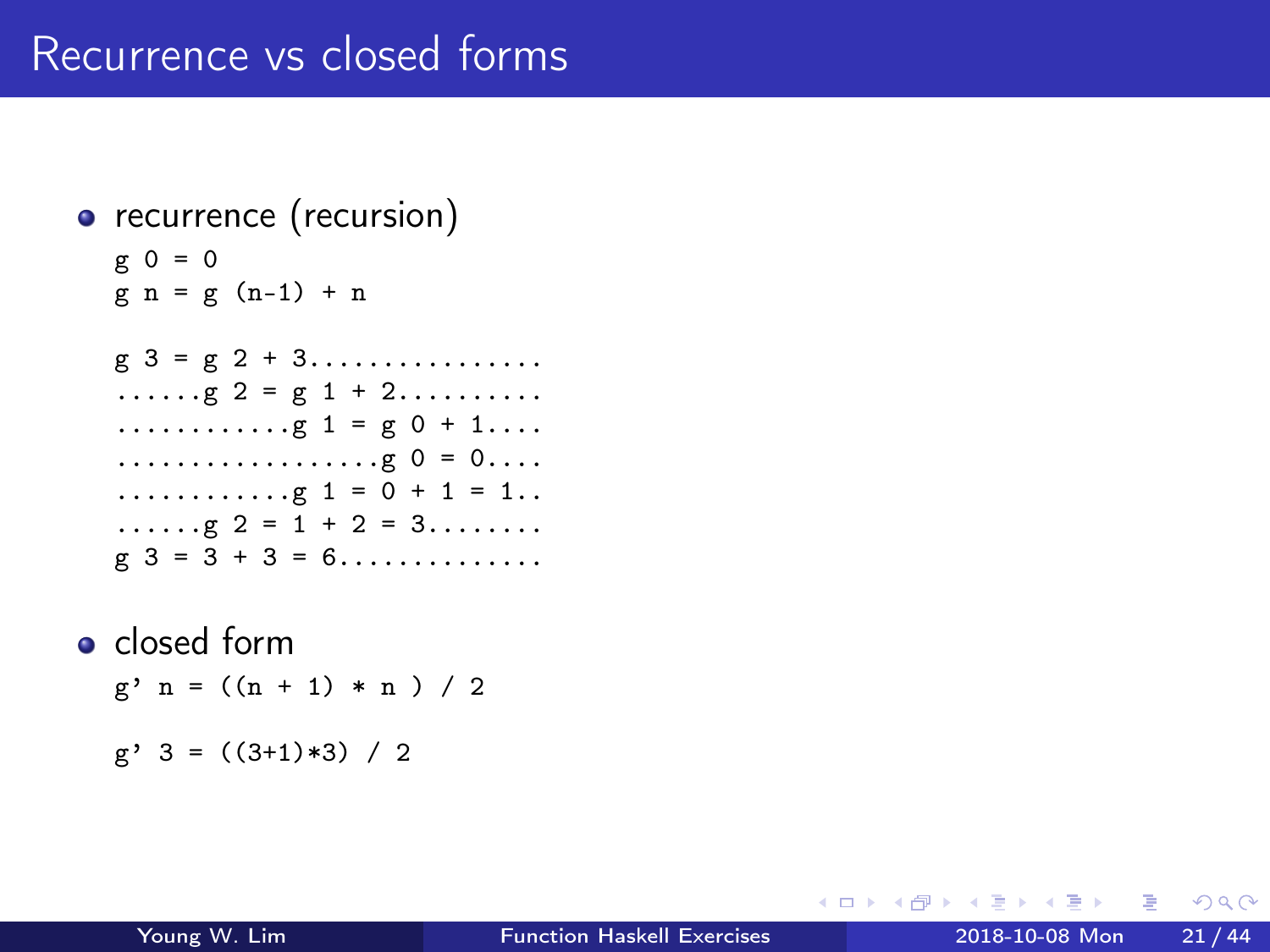```
• recurrence (recursion)
```

```
fac 0 = 1fac n = fac (n-1) * n
```
 $(fac 3) = (fac 2) * 3...$ .....................  $\ldots \ldots \ldots ($  fac 2) = (fac 1) \* 2............... ....................(fac 1) = (fac 0) \* 1.... ..............................(fac 0) = 1.... ....................(fac 1) = 1 \* 1 = 1......  $\ldots$ .......(fac 2) = 1 \* 2 = 2................. (fac 3) = 2 \* 3 = 6..........................

**o** iteration

fac'  $n =$  product  $[1..n]$ 

```
fac' 3 = product [1..3]= product [1, 2, 3]
       = 1 * 2 * 3 = 6
```
 $\Omega$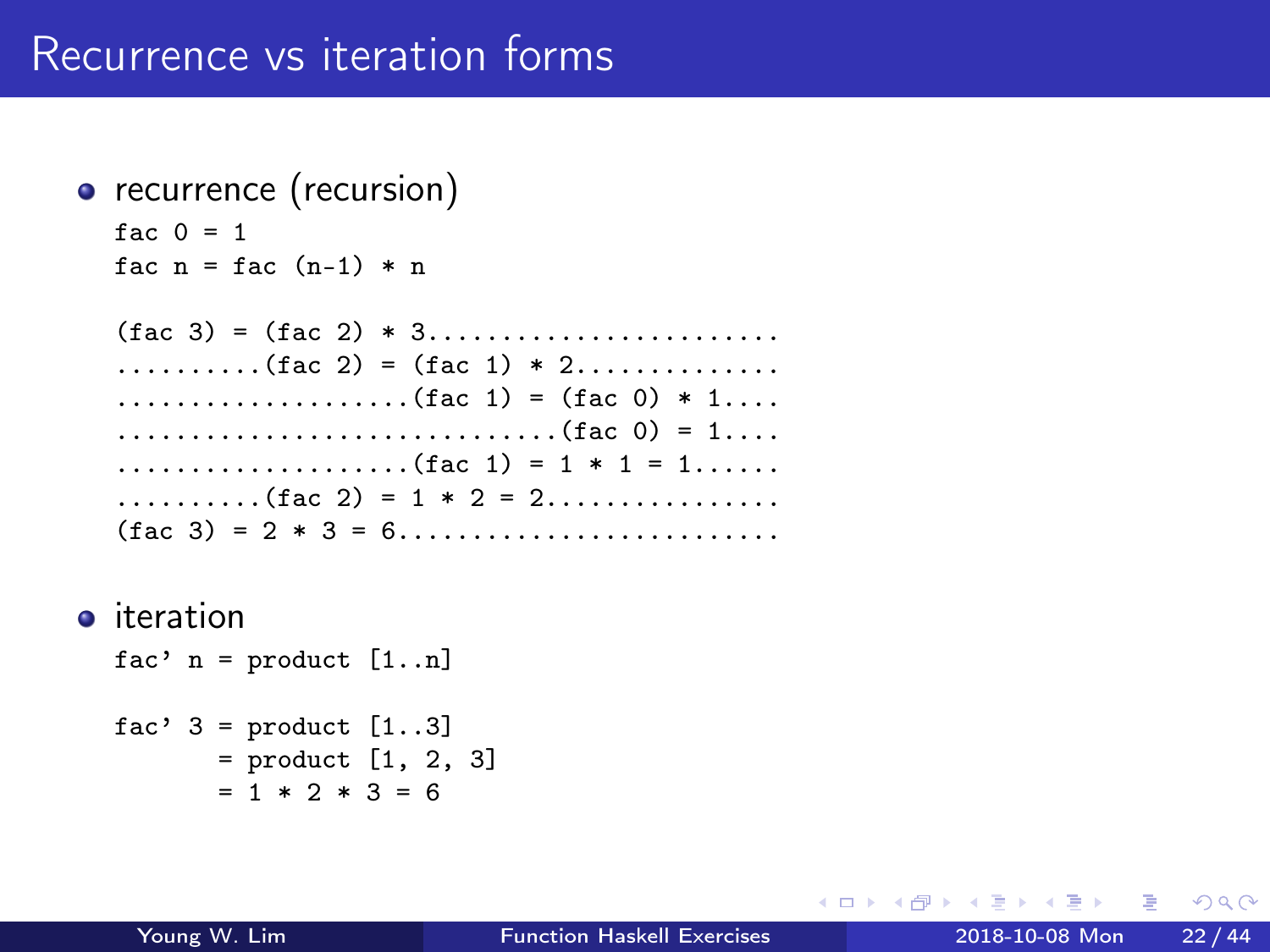## Restricting the domain of a function

```
• restricting the domain
  restrict :: Eq a => (a -> b) -> [a] -> a -> b
  restrict f xs \times l elem x \times s = f \times l| otherwise = error "argument not in domain"
• example
  f x = x^2 + 1*Main> restrict f [-4..4] (-2)
  5
  *Main> restrict f [-4..4] (-20)
  *** Exception: argument not in domain
  CallStack (from HasCallStack):
    error, called at func1.hs:63:31 in main:Main
  *Main> restrict f [-4..4] -20 --> parenthesis is required
```
 $\Omega$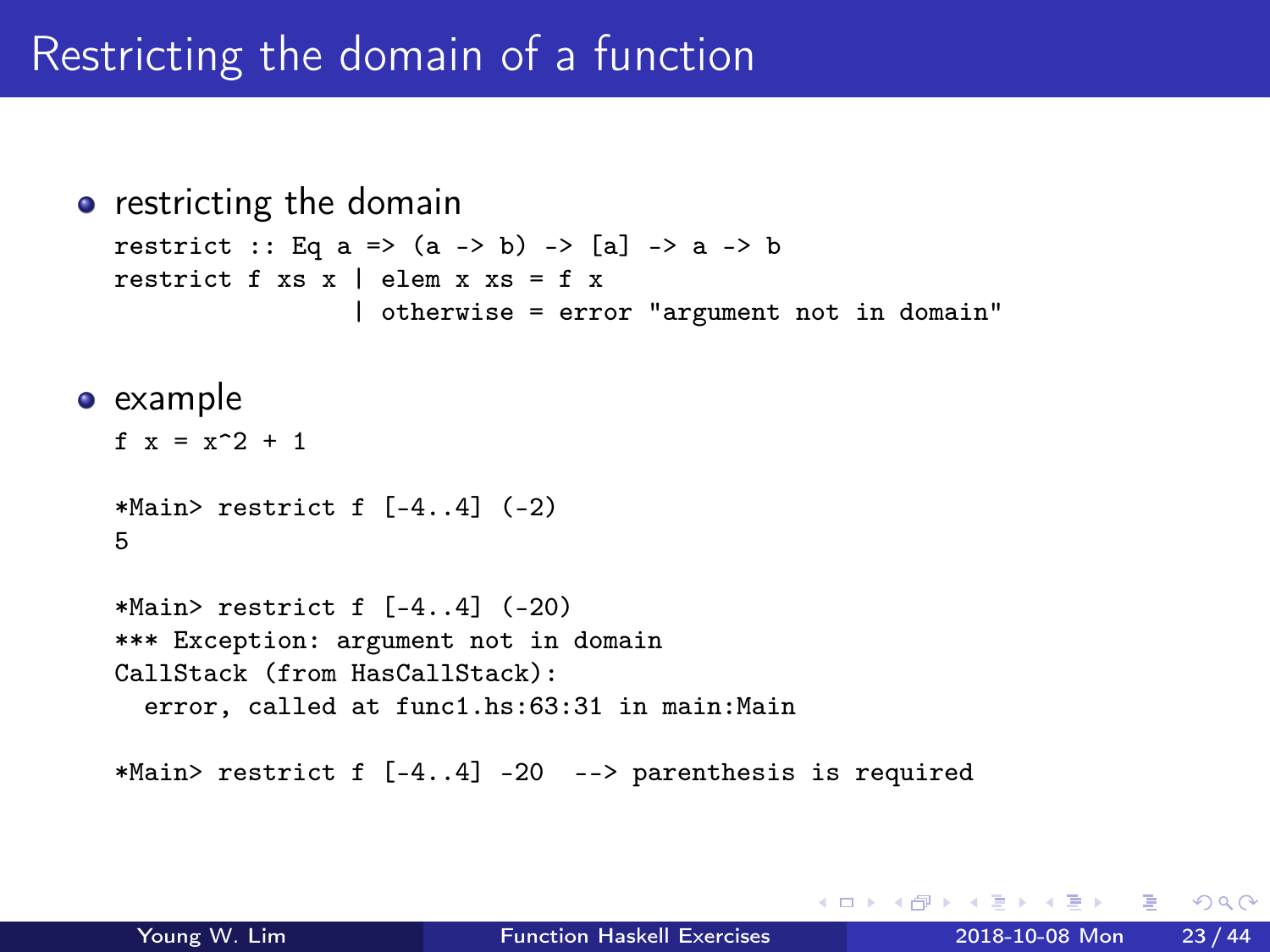#### **•** restricting the domain

restrictPairs :: Eq a =>  $[(a,b)]$  ->  $[a]$  ->  $[(a,b)]$ restrictPairs xys xs =  $[(x,y) | (x,y) < -xys,$  elem x xs ]

#### • example

```
*Main> restrictPairs [(1,3), (2,3), (4,5), (5,7), (7,9)] [1..4][(1,3), (2,3), (4,5)]
```
 $QQ$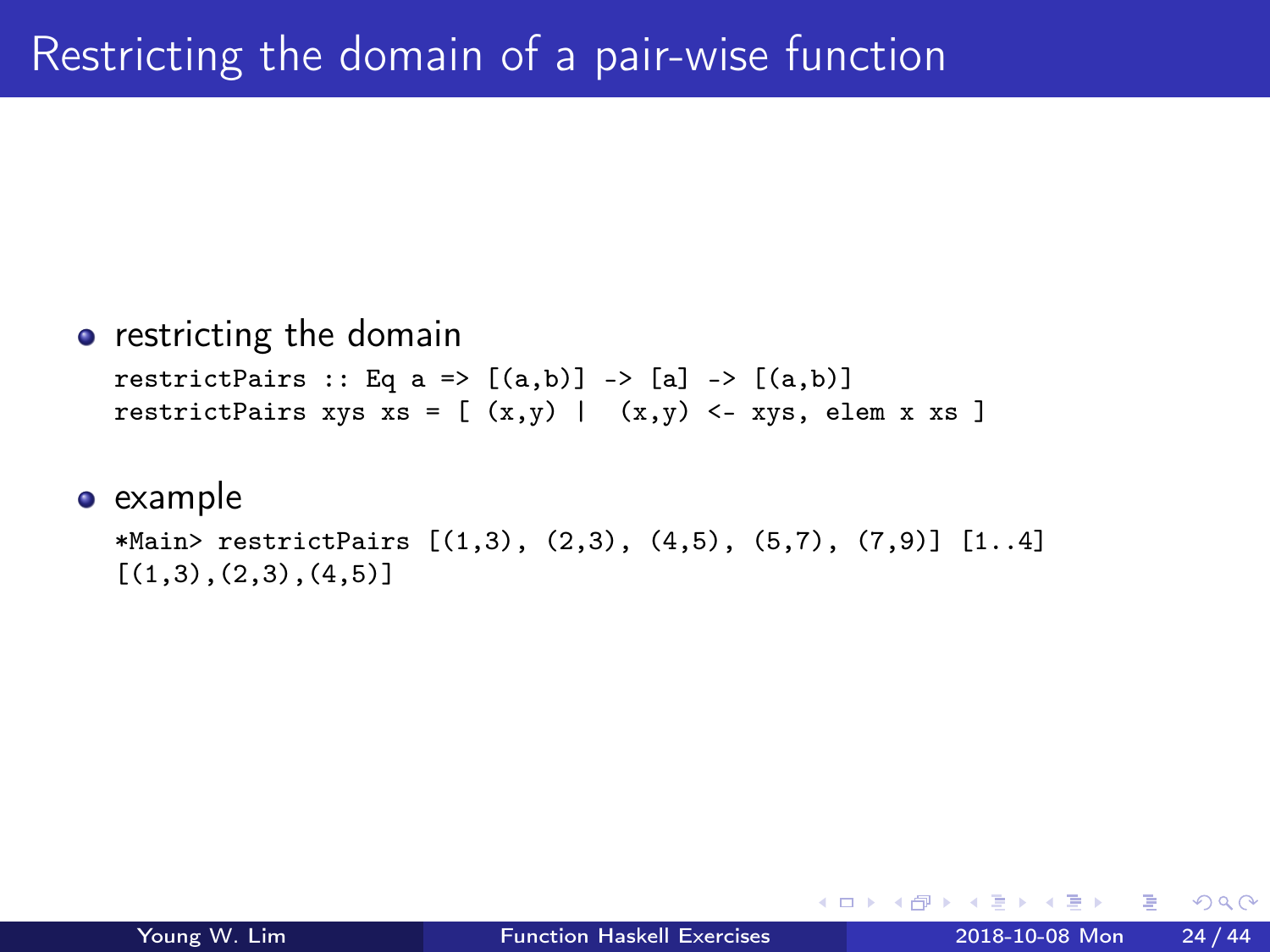# Image and CoImage

```
• image and colmage
  image :: Eq b => (a -> b) -> [a] -> [b]image f xs = nub [ f x | x \leftarrow xs ]
  coImage :: Eq b => (a -> b) -> [a] -> [b] -> [a]
  coImage f xs ys = [ x | x \leftarrow xs, elem (f x) ys ]
```

```
• example
```

```
*Main> image (*2) [1, 2, 3, 4, 5]
[2,4,6,8,10]
*Main> coImage (*2) [1, 2, 3, 4, 5] [2, 4, 6, 8]
[1,2,3,4]
*Main>
```
 $\Omega$ 

→ 何 ▶ → ヨ ▶ → ヨ

4 D F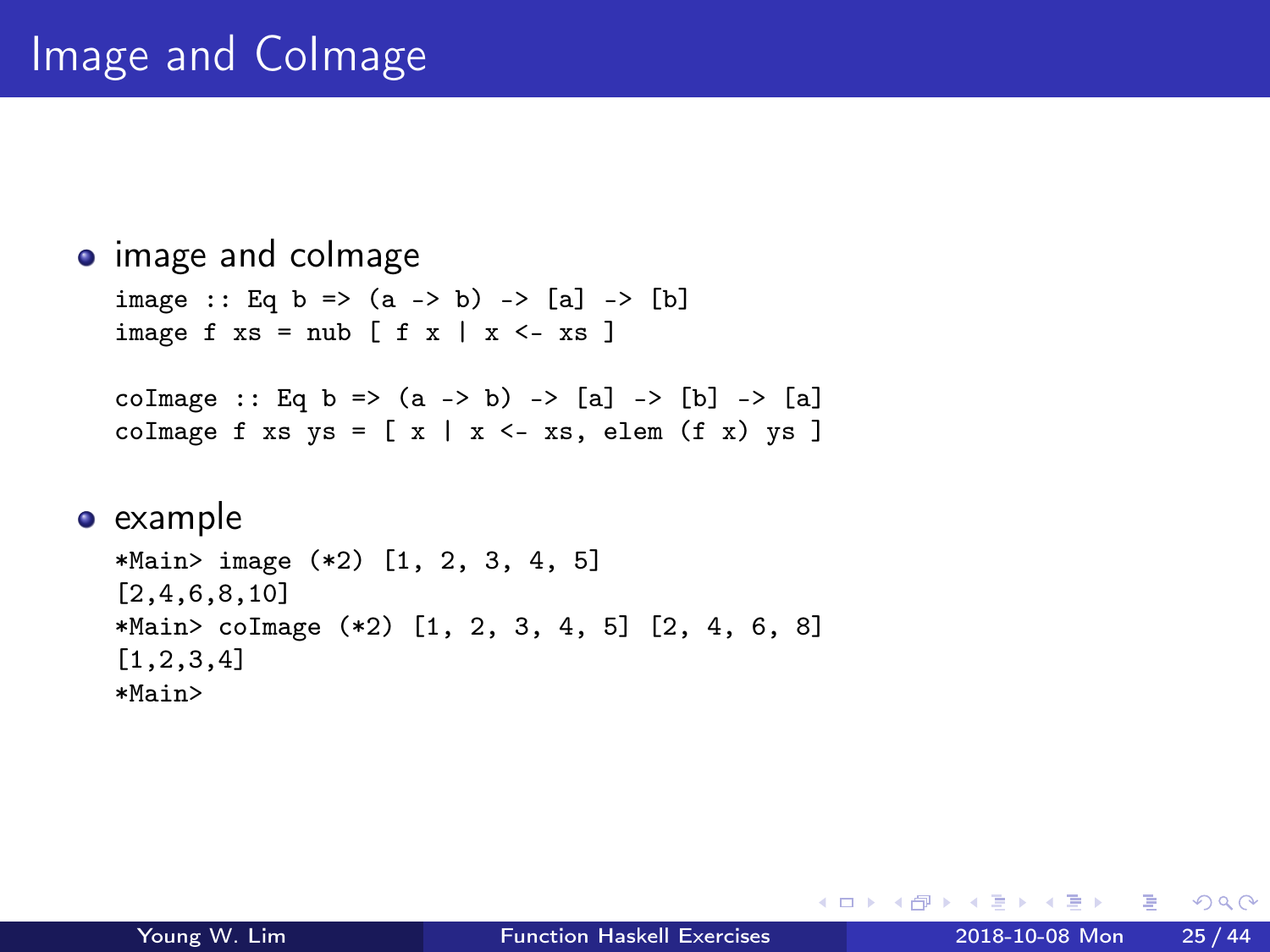```
• image and colmage Pairs
   imagePairs :: (Eq a, Eq b) \Rightarrow [(a,b)] \Rightarrow [a] \Rightarrow [b]imagePairs f xs = nub [y | (x,y) < -f, elem x xs]
   coImagePairs :: (Eq a, Eq b) \Rightarrow [(a,b)] \Rightarrow [b] \Rightarrow [a]coImagePairs f ys = [ x | (x,y) < - f, elem y ys]
```
#### $\bullet$  example

```
*Main> imagePairs [(1,2), (2,4), (3,6), (4,8), (5,10)] [1,2,3]
[2,4,6]
*Main> coImagePairs [(1,2) (2,4), (3,6), (4,8), (5,10)] [2,4,6,8][1,2,3,4]
```
\*Main>

イロト イ押ト イヨト イヨト

 $\eta$ an

G.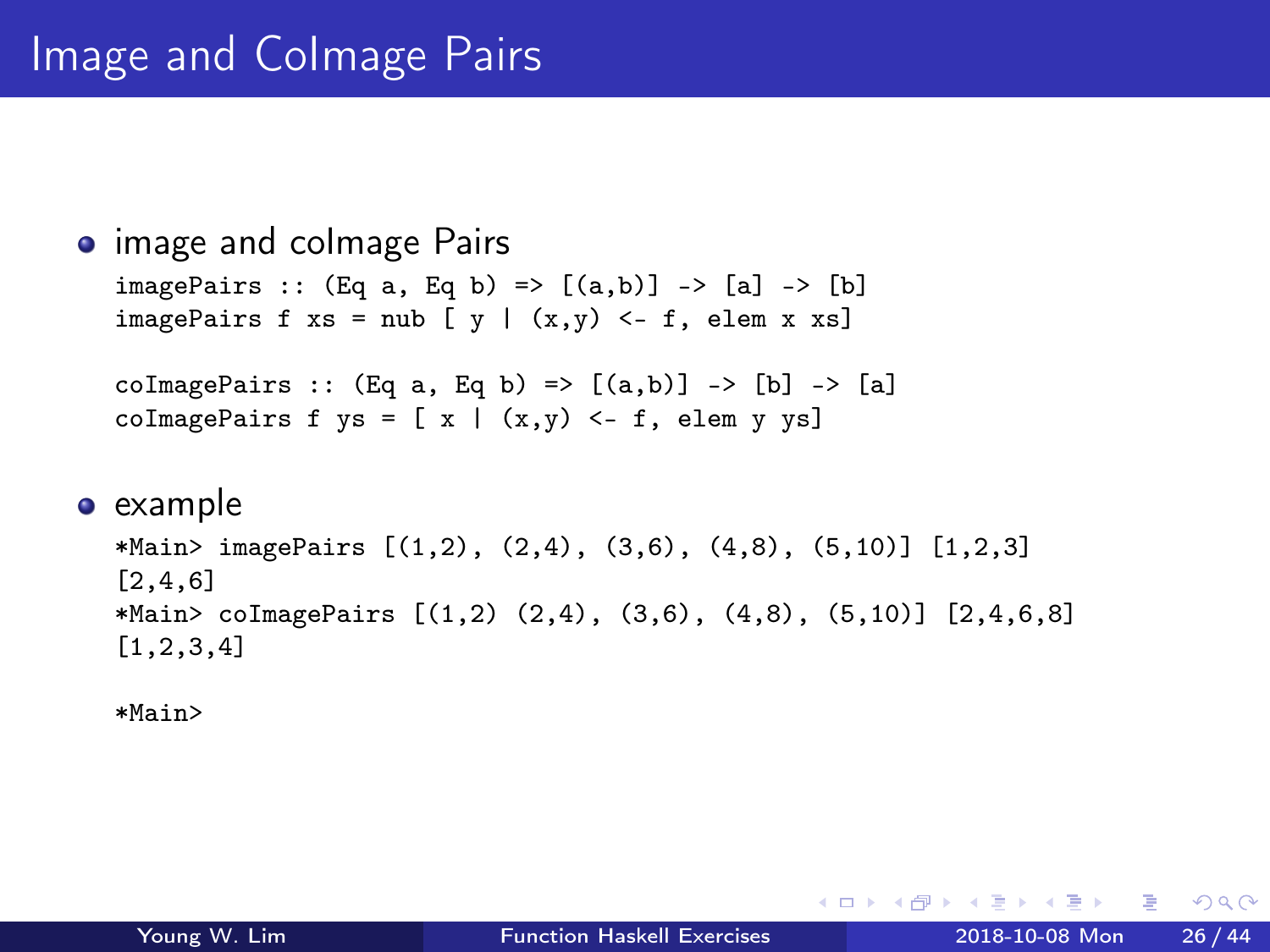### Injective and surjective functions

```
• image and colmage Pairs
  injective :: Eq b => (a \rightarrow b) -> [a] -> Bool
  injective f [] = True
  injective f(x:xs) =notElem (f x) (image f xs) && injective f xs
  surjective :: Eq b => (a -> b) -> [a] -> [b] -> Bool
  surjective f xs [] = True
  surjective f xs (y:ys) =
     elem y (image f xs) && surjective f xs ys
e example
  *Main> injective f [0..2]
  True
  *Main> injective f [-2..2]
  False
  *Main> surjective f [0, 1, 2] [1, 2, 5]
  True
  *Main> surjective f [0, 1, 2] [1, 2, 5, 6]
```
False

イロト イ押ト イヨト イヨト

 $\eta$ an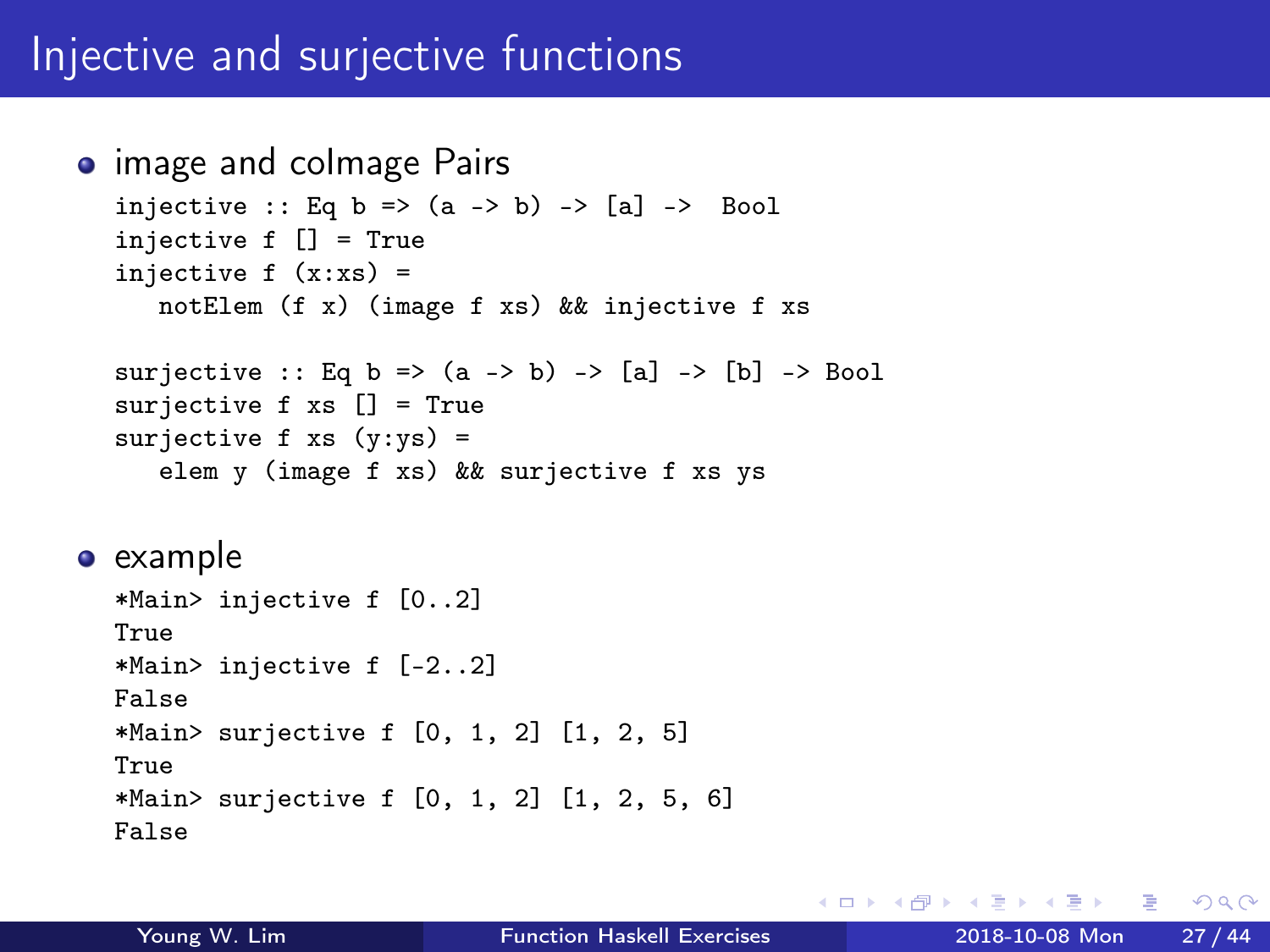### Inverse functions

$$
\bullet \ f(x) = \frac{9}{5}x + 32
$$

• 
$$
f^{-1}(x) = \frac{5}{9}(x - 32)
$$

Celcius to Fahrenheit, Fahrenheit to Celcius

c2f,  $f2c :: Int \rightarrow Int$ c2f  $x = div (9 * x) 5 + 32$ f2c  $x = div (5 * (x - 32)) 9$ 

• example \*Main> c2f 26

78 \*Main> f2c 78 25

4 D F

 $\leftarrow$   $\leftarrow$   $\leftarrow$   $\leftarrow$ 

⊞ ⊁ K

重

 $\Omega$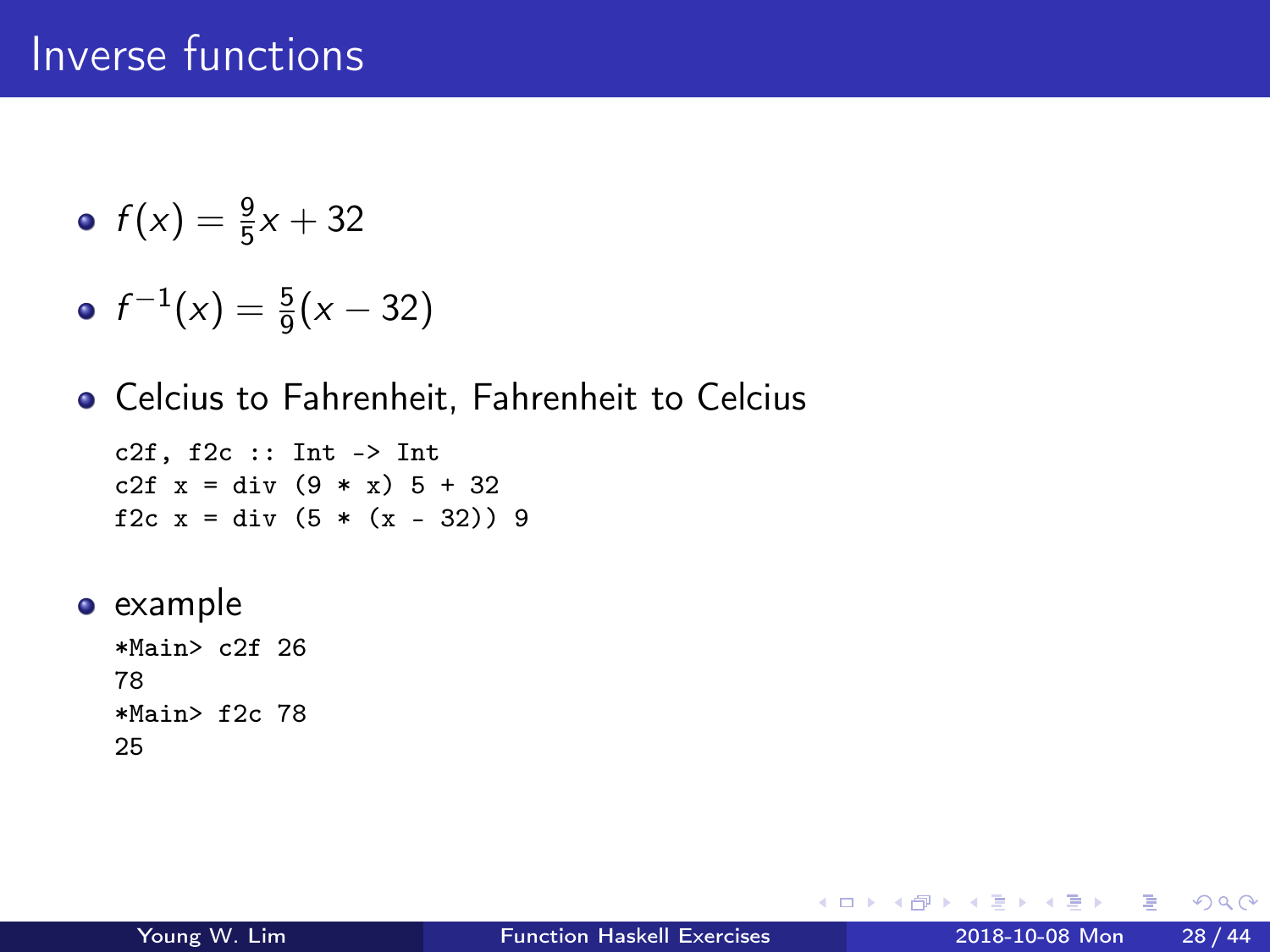- class Enum a where succ, pred :: a -> a toEnum :: Int -> a fromEnum :: a -> Int
- **•** fromEnum should be left inverse of toEnum fromEnum  $(toEnum x) = x$

G.

ヨメ メラ

 $\leftarrow$  4  $\oplus$  3  $\rightarrow$  4

4 D F

 $OQ$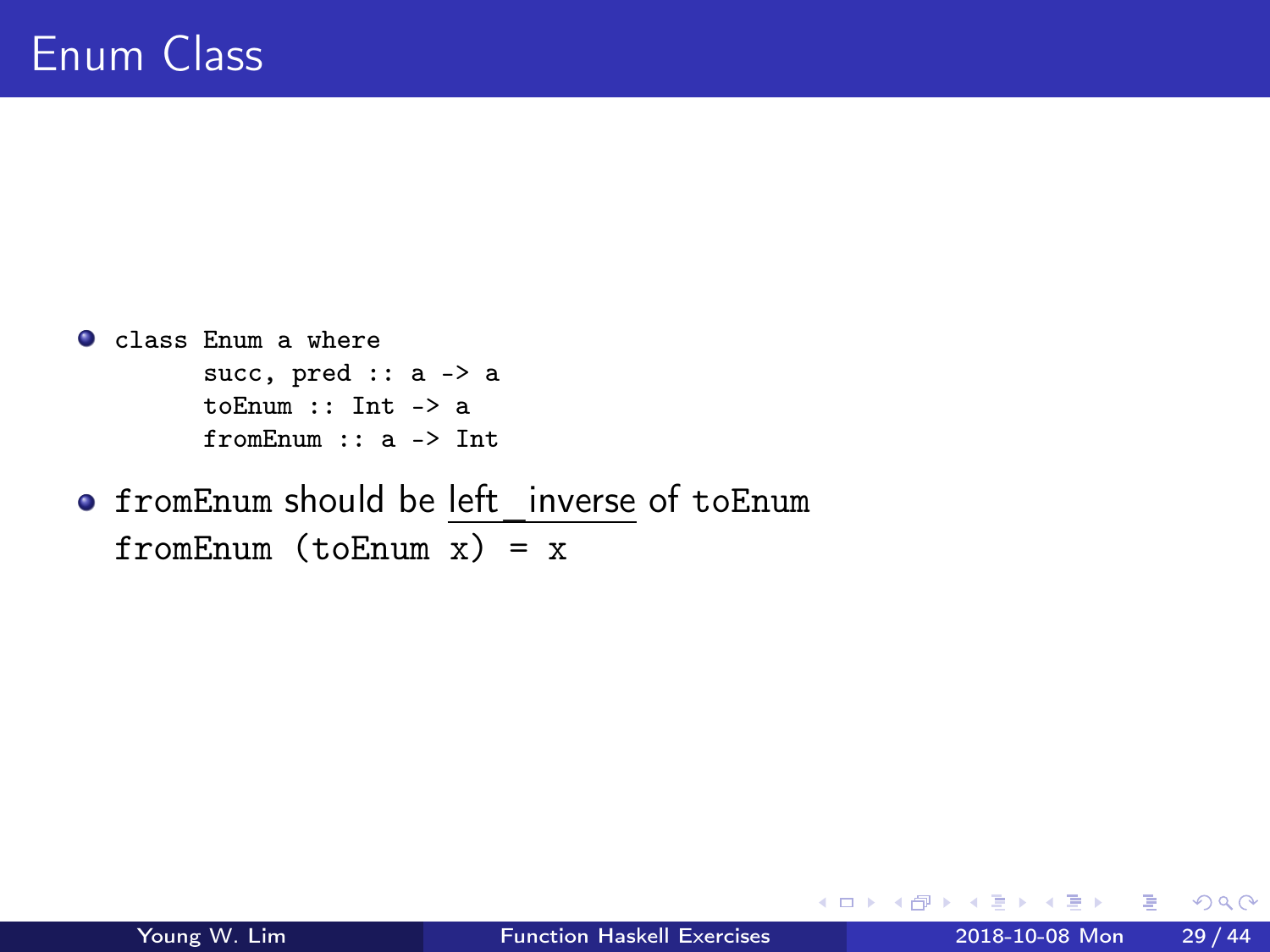## Enum Class Examples

```
\bullet data MyDataType = Foo | Bar | Baz
  instance Enum MyDataType
    to \text{Enum} 0 = \text{Foo}toEnum 1 = Bar
    toEnum 2 = Baz
    fromEnum Foo = 0
    fromEnum Bar = 1
    fromEnum Baz = 2data MyDataType = Foo | Bar | Baz deriving (Enum)
O instance Enum MyDataType where
    fromEnum = fromJust . flip lookup table
    toEnum = fromJust . flip lookup (map swap table)
  table = [(Foo, 0), (Bar, 1), (Baz, 2)]
```

```
https://stackoverflow.com/questions/6000511/
better-way-to-define-an-enum-in-haskell
```
スタース ミドス ミドリ ミ

4 **D** F

 $\eta$ are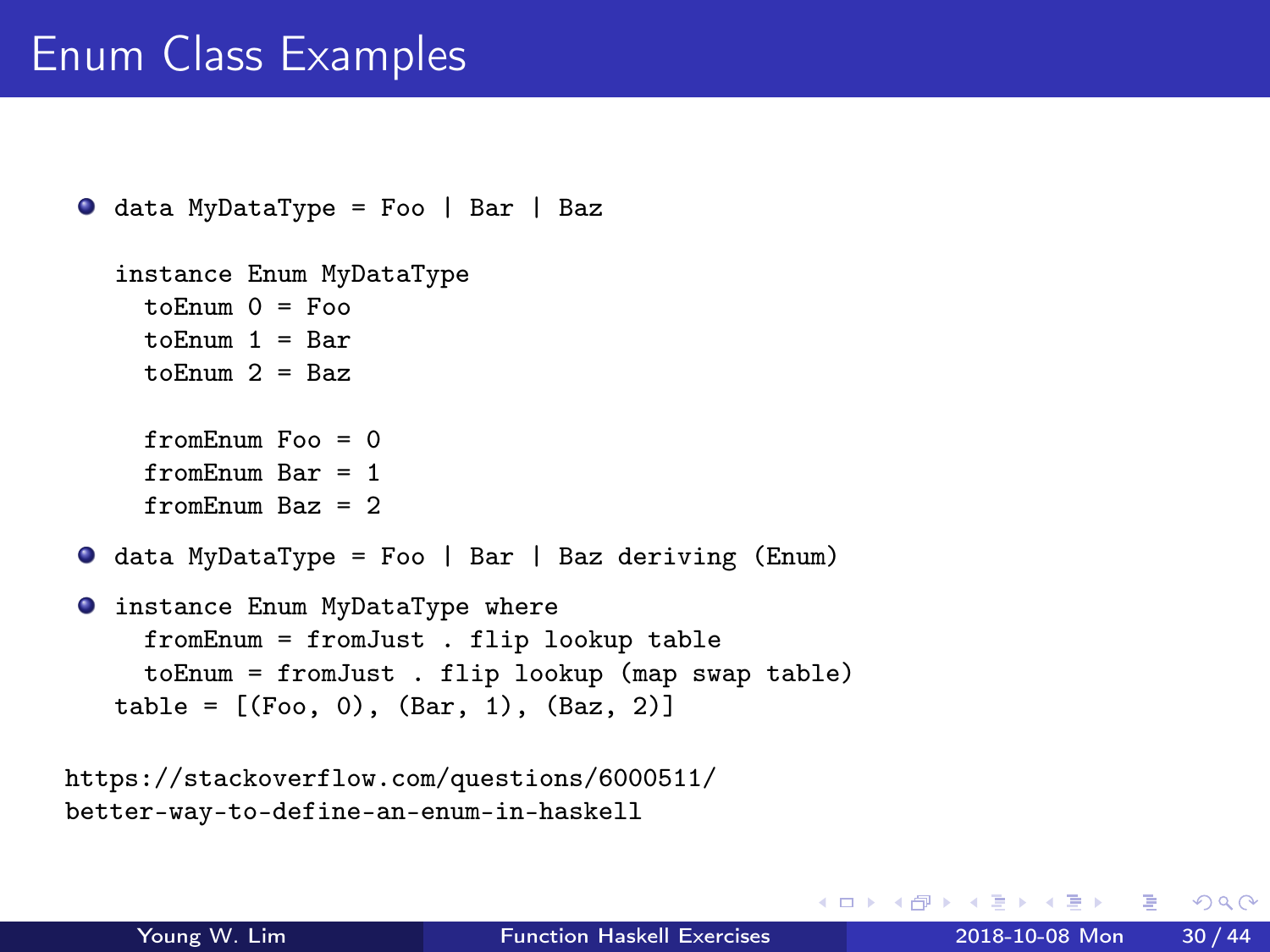- **The ord and chr functions are fromEnum and toEnum** restricted to the type Char
- $\bullet$  ord :: Char -> Int  $ord = fromEnum$ ord 'a' ........ 97 ord  $'\n$ , ....... 10 ord 'NULL' ..... 0  $\bullet$  chr :: Int -> Char  $chr = t \circ F$ num char 97 ........ 'a' char 10 ........ '\n' char 0 ........

http://zvon.org/other/haskell/Outputchar/chr\_f.html http://zvon.org/other/haskell/Outputchar/ord\_f.html

 $QQ$ 

÷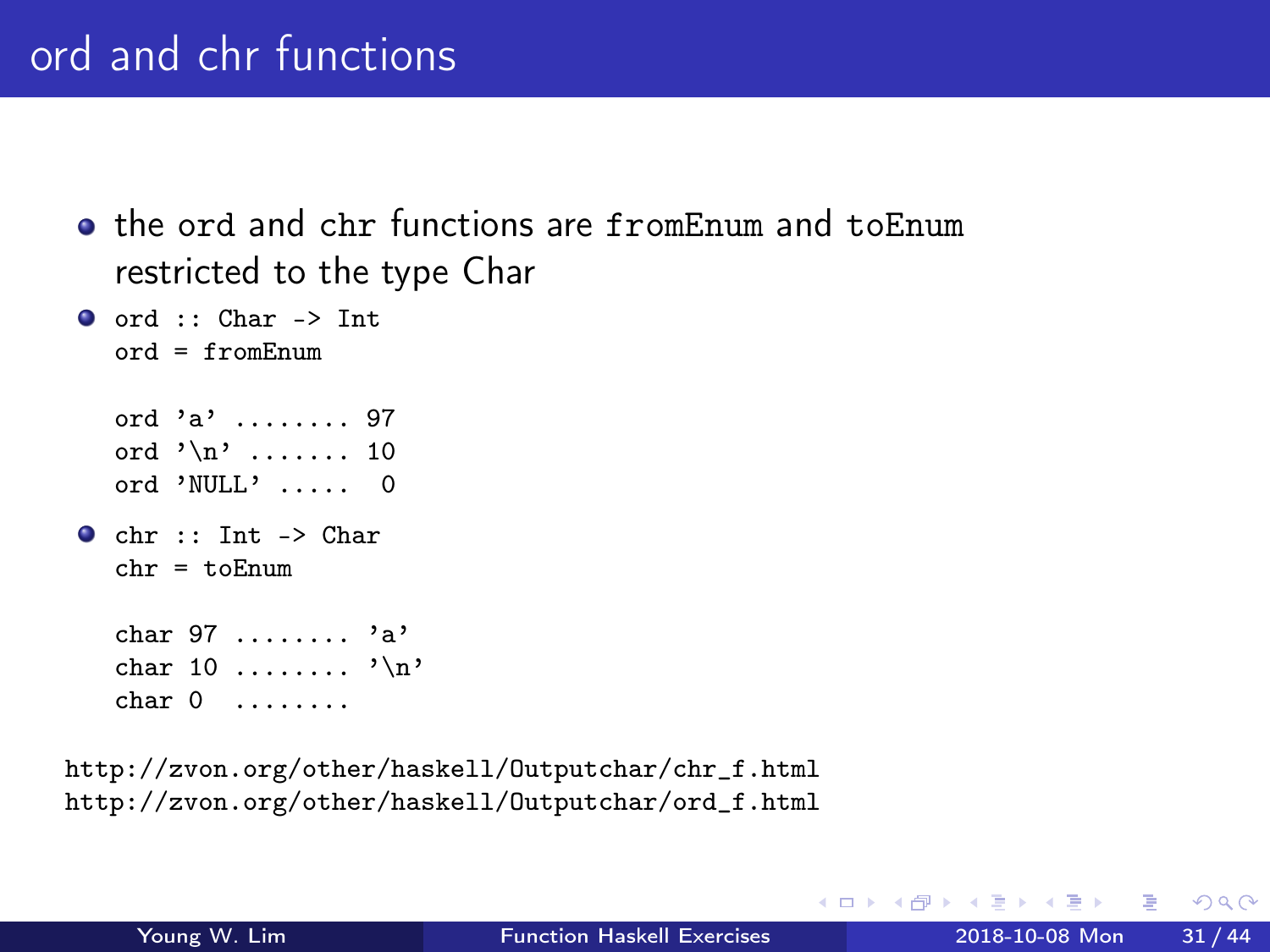### successor functions

```
succ0 :: Integer -> Integer
  succ0 x = x + 1succ1 :: Integer -> Integer
  succ1 = \ x \rightarrow if \ x < 0then error "argument out of range"
                    else x+1
succ2 :: Integer -> [Integer]
  succ2 = \langle x \rangle -> if x \le 0 then \lceil x \rceil else \lceil x + 1 \rceilsucc3 :: Integer -> Maybe Integer
  succ3 = \langle x \rangle if x < 0 then Nothing else Just (x+1)\bullet *Main> fmap succ0 [1, 3, 5, 8] *Main> fmap succ0 [-1, 1, 3, 5, 7]
  [2,4,6,9] [0,2,4,6,8]*Main> fmap succ1 [1, 3, 5, 8] *Main> fmap succ1 [-1, 1, 3, 5, 7][2,4,6,9] [*** Exception: argument out of range
  *Main> fmap succ2 [1, 3, 5, 8] CallStack (from HasCallStack):
  [2], [4], [6], [9]<br>*Main> fmap succ3 [1, 3, 5, 8] *Main> fmap succ2 [-1, 1, 3, 5, 7]
                                     *Main > fmap succ2 [-1, 1, 3, 5, 7][Just 2,Just 4,Just 6,Just 9] [[],[2],[4],[6],[8]]
                                     *Main> fmap succ3 [-1, 1, 3, 5, 7]
                                     [Nothing,Just 2,Just 4,Just 6,Just 8]
```
イロト イ何 トイヨ トイヨ トーヨー

 $-990$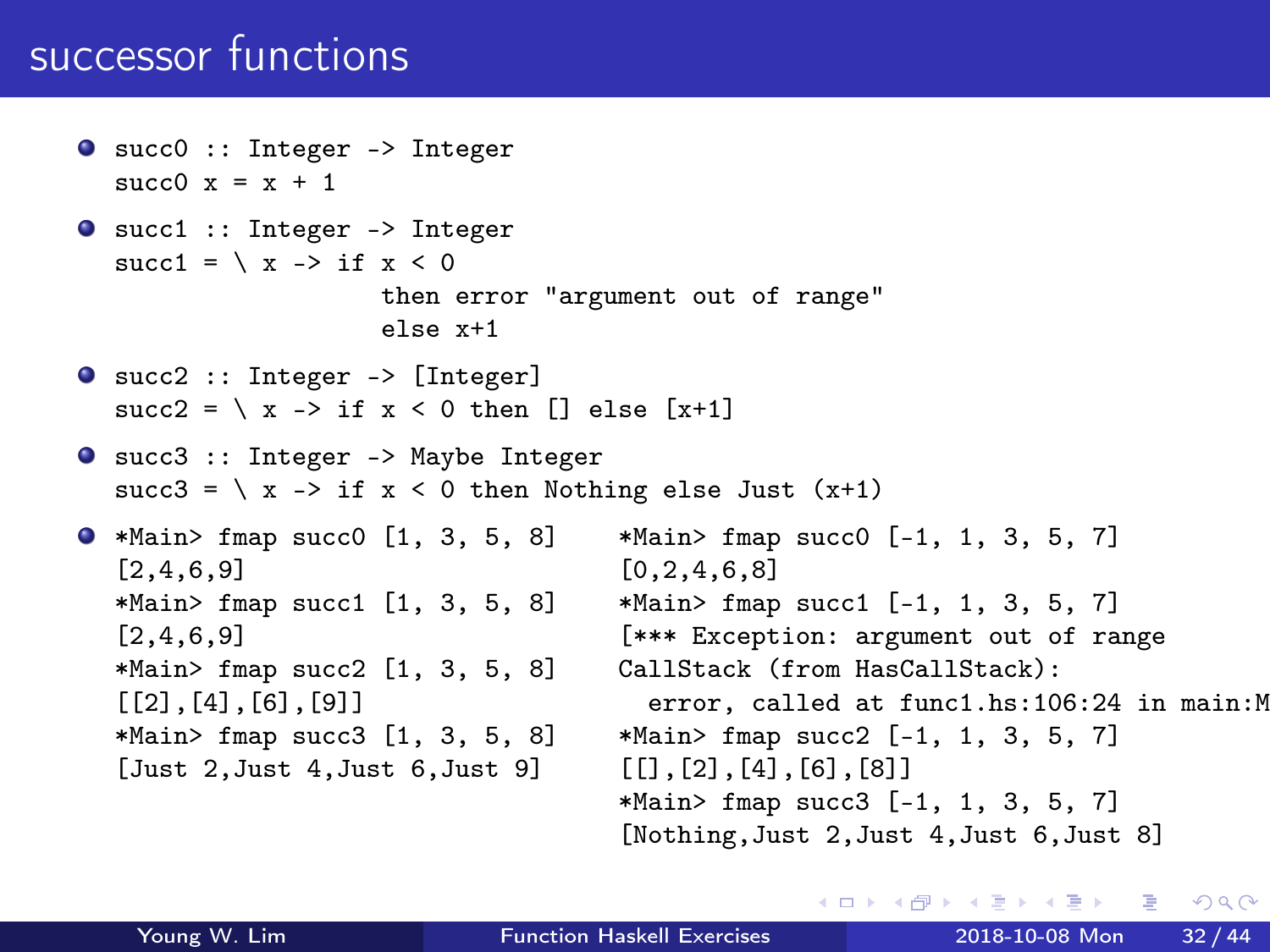- a partial function from X to Y (f:  $X \hookrightarrow Y$ ) is a function f:  $X' \rightarrow Y$ , for some proper subset X' of X.
- it generalizes the concept of a function f:  $X \rightarrow Y$ by not forcing f to map every element of X to an element of Y (only some proper subset X' of X)
- $\bullet$  if  $X' = X$ , then f is called a total function and is equivalent to a function.
- Partial functions are often used when the exact domain, X, is not known (e.g. many functions in computability theory)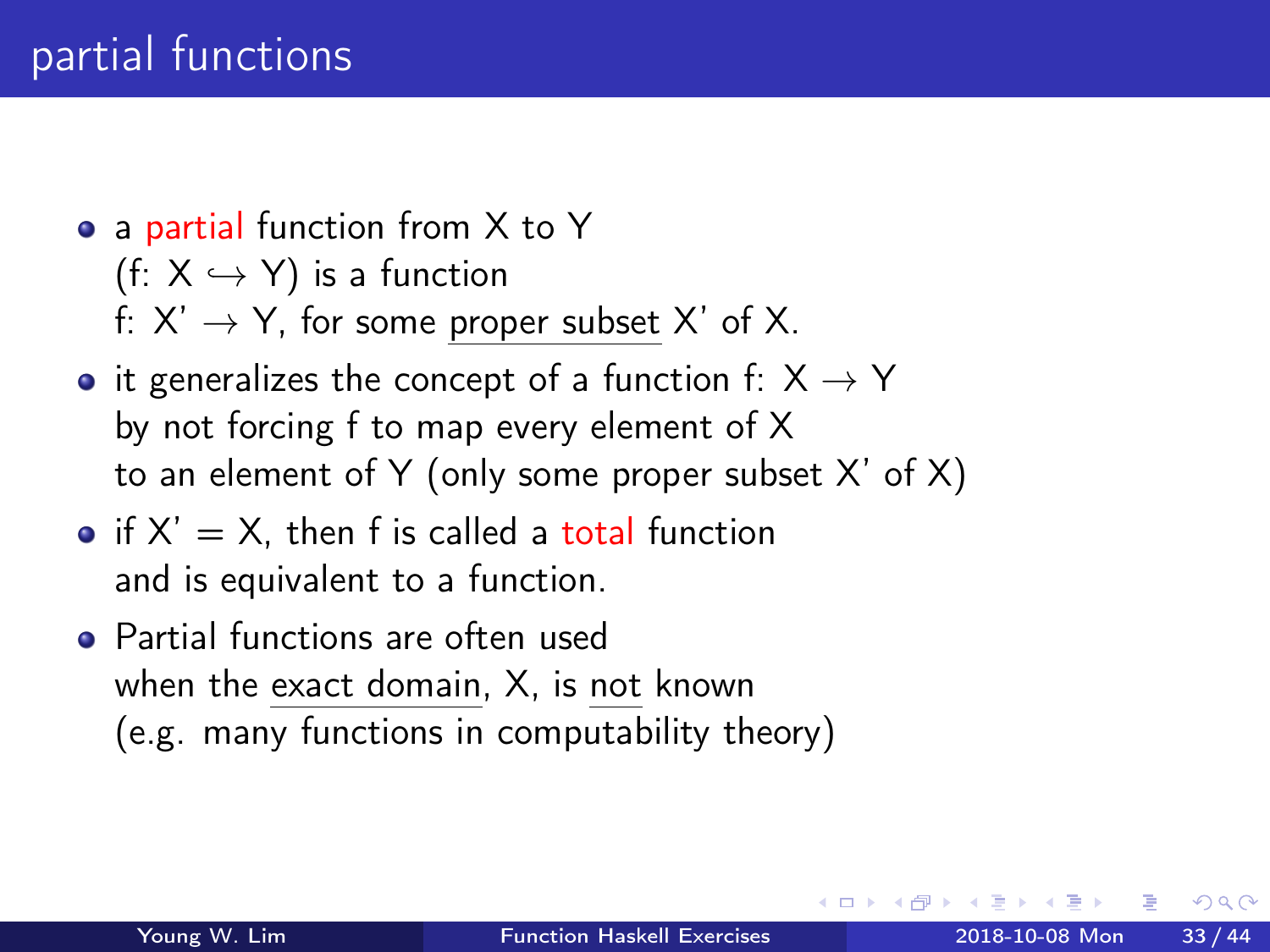```
• pcomp :: (b \rightarrow [c]) \rightarrow (a \rightarrow [b]) \rightarrow a \rightarrow [c]pcomp g f = \ X \rightarrow \text{concat} [ g y | y \leftarrow f x ]
```
**•** Examples

```
fn1 x = [x, x+1]gn1 x = [x^2, (x+1)^2]
```
\*Main> pcomp gn1 fn1 3 [9,16,16,25]

4 D F

 $\leftarrow$   $\leftarrow$   $\leftarrow$   $\leftarrow$ 

÷

The South St

 $\eta$ an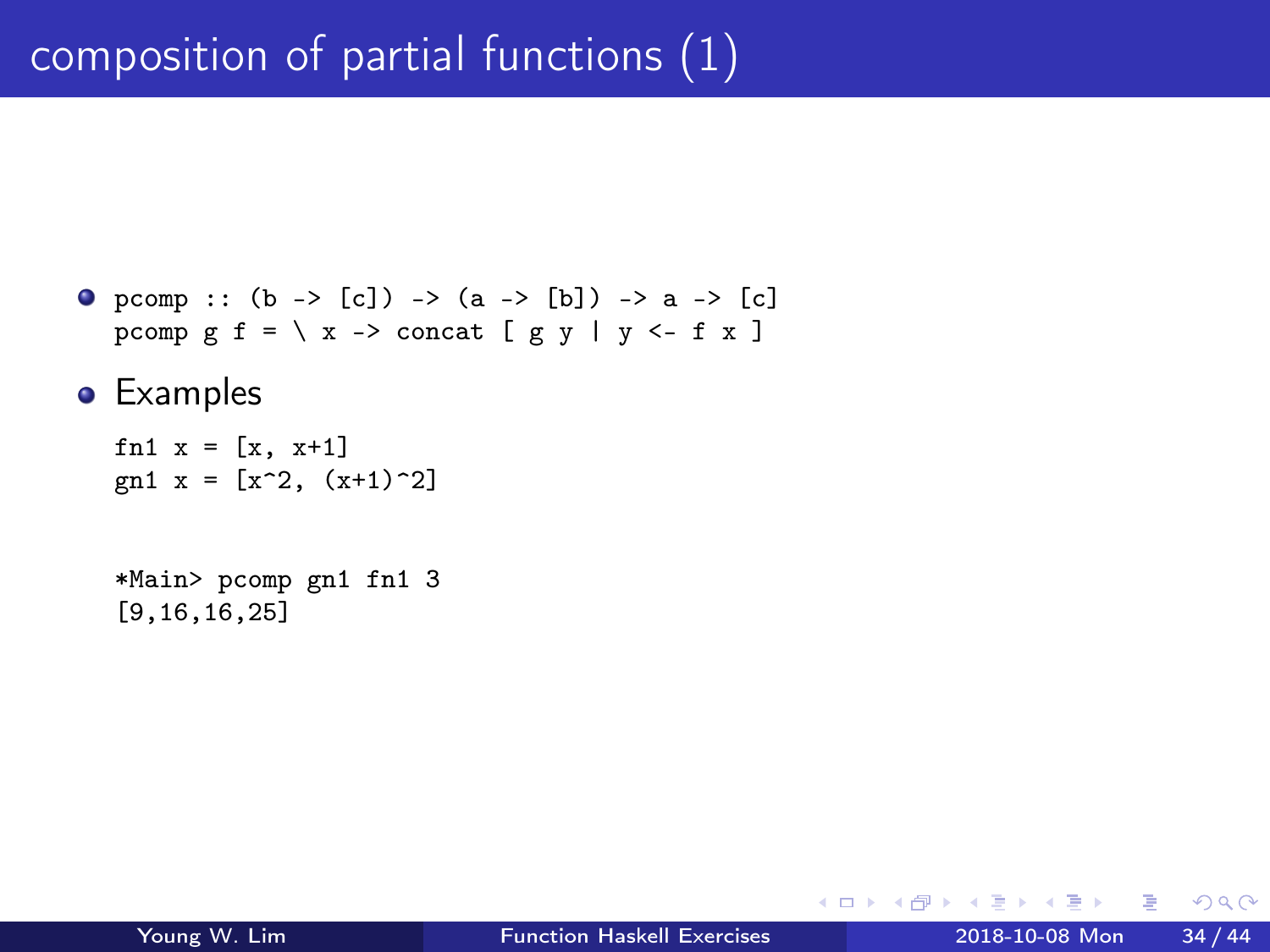# composition of partial functions (2)

```
O mcomp :: (b \rightarrow \text{Maybe c}) \rightarrow (a \rightarrow \text{Maybe b}) \rightarrow a \rightarrow \text{Maybe c})mcomp g f = (m \alpha y) . f
f_{n2} x
     |x < 0 = Nothing
     \vert x \vert < 10 = Just x
     | otherwise = Nothing
  gn2 x
    |x < 0 = Nothing
     \vert x \vert < 5 = Just (2 \ast x)| otherwise = Nothing
   *Main> fmap (mcomp gn2 fn2) [-2..12]
   [Nothing,Nothing,Just 0,Just 2,Just 4,Just 6,Just 8,Nothing,
    Nothing,Nothing,Nothing,Nothing,Nothing,Nothing,Nothing]
   *Main>
```
**KORKA ERKER I AGA**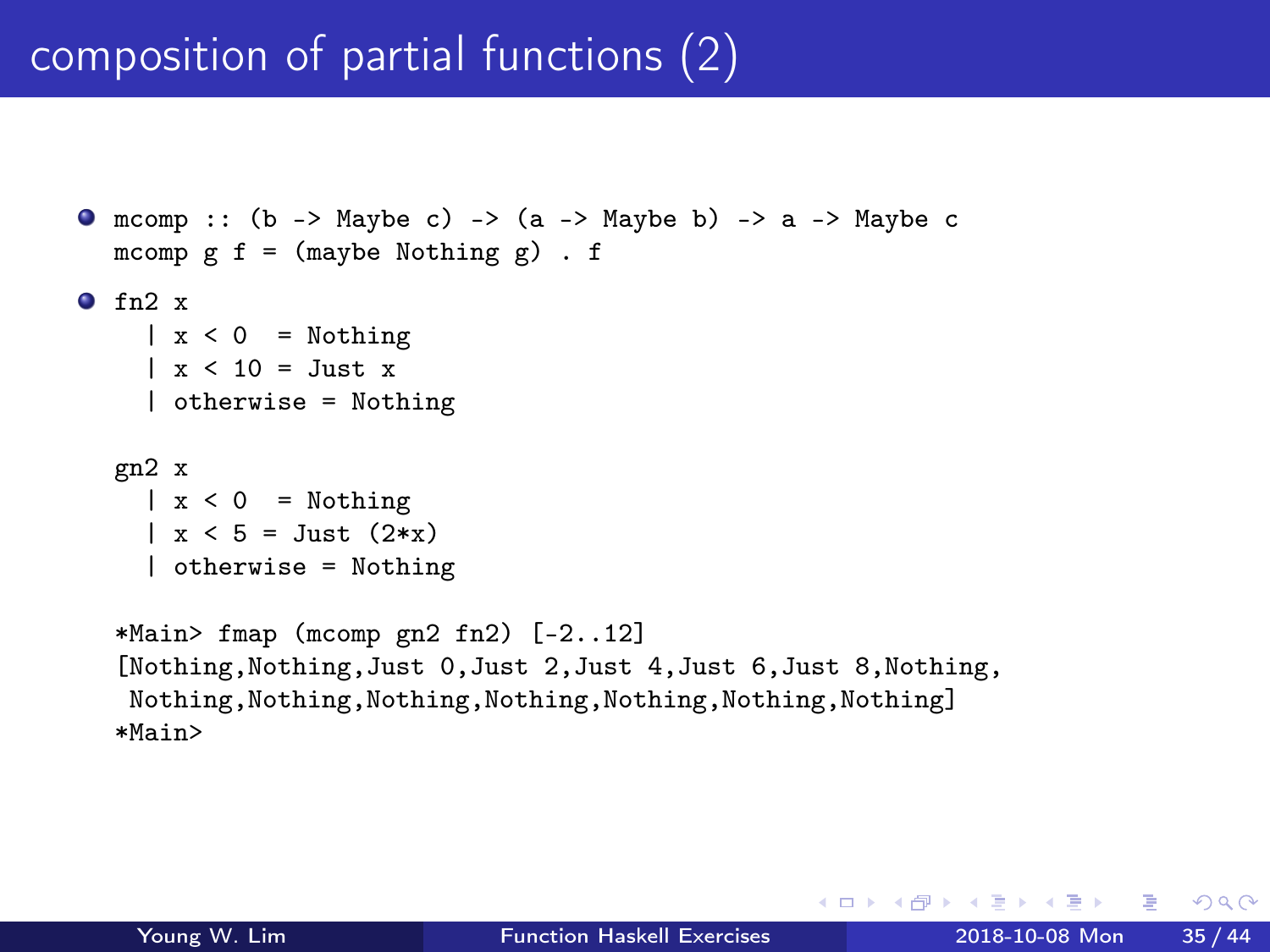• maybe ::  $b \rightarrow (a \rightarrow b) \rightarrow$  Maybe  $a \rightarrow b$ 

- The maybe function takes
	- a default value b
	- $\bullet$  a function  $(a \rightarrow b)$
	- a Maybe value Maybe a
- If the Maybe value is Nothing, the function returns the default value
- Otherwise, it applies the function to the value inside the Just and returns the result.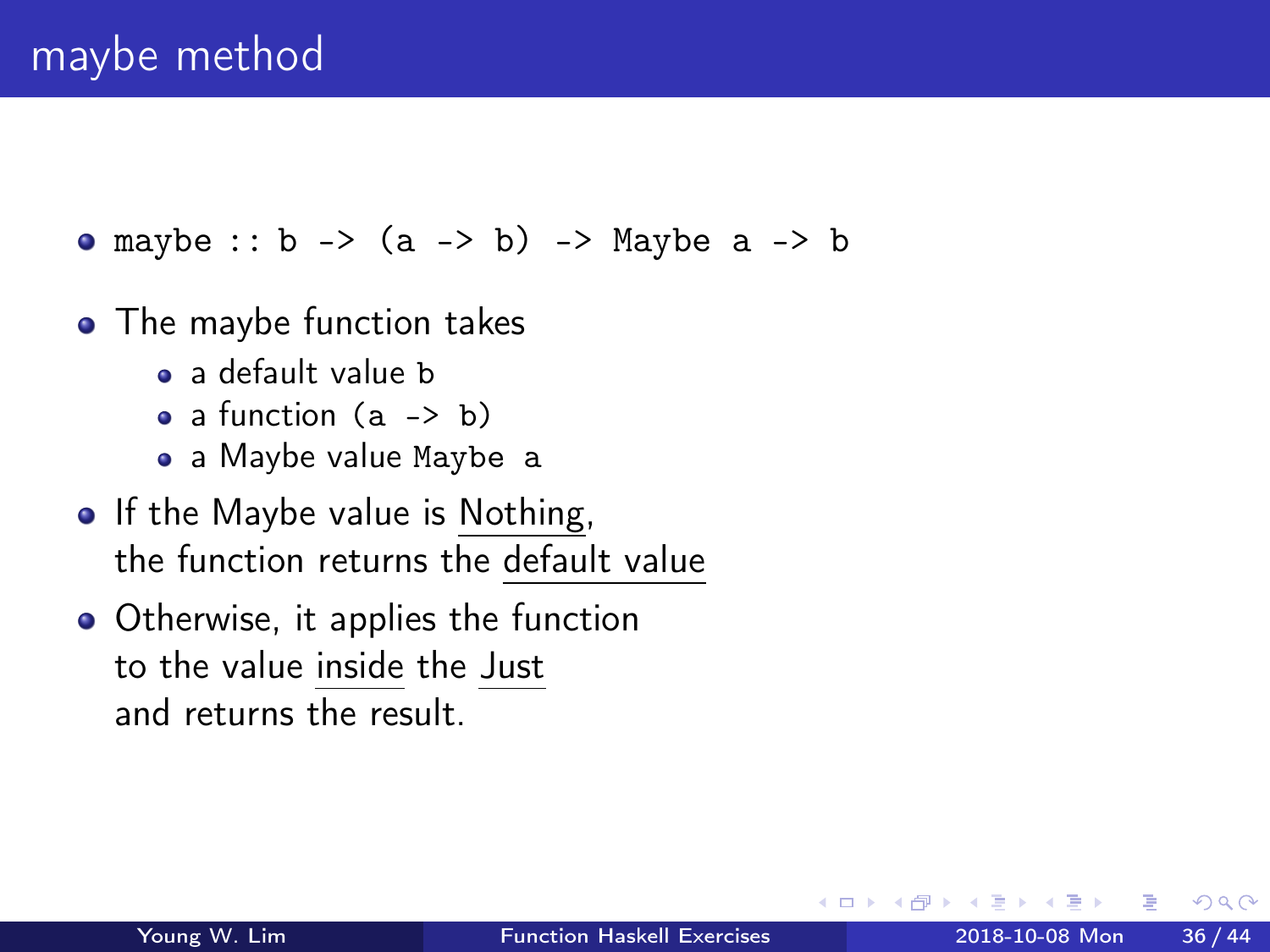# Dealing with exceptions (1)

```
converting (a -> Maybe b) functions into (a -> b) functions
  part2error :: (a \rightarrow \text{Mavbe } b) \rightarrow a \rightarrow bpart2error f = (maybe (error "value undefined") id) . f
  f :: (a \rightarrow Maybe b)
  part2error f :: a -> b
  part2error f x = ((maybe (error "value undefined") id) . f) xx :: a
  f x :: Maybe b
  part2error f x :: b
  f :: (a \rightarrow Maybe b)
  (maybe (error "value undefined") id) . f :: a -> b
  (maybe (error "value undefined") id) :: Maybe b -> b
• - maybe :: b -> (a - b) -> Maybe a \rightarrow b
```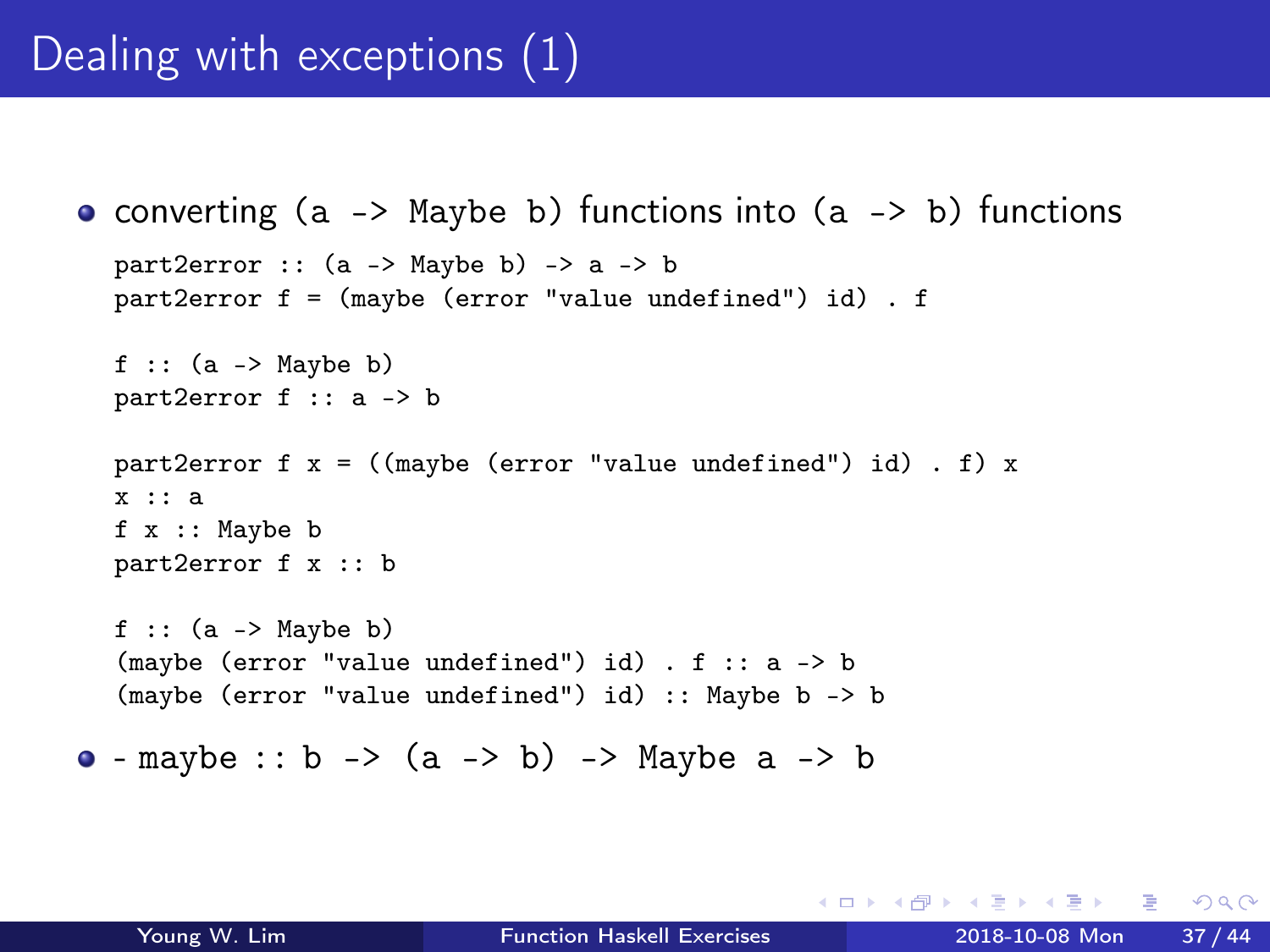```
\bullet maybe :: b -> (a -> b) -> Maybe a -> b
   maybe :: b \rightarrow (b \rightarrow b) \rightarrow Maybe b \rightarrow b
```

```
(maybe (error "value undefined") id) :: Maybe b -> b
```

```
(error "value undefined") :: b
id :: b -> b
```
 $y$  :: Maybe b .... (f  $x$  :: Maybe b) (maybe (error "value undefined") id) y :: b

 $\sqrt{m}$   $\rightarrow$   $\sqrt{m}$   $\rightarrow$   $\sqrt{m}$ 

4 D F

 $E = \Omega Q$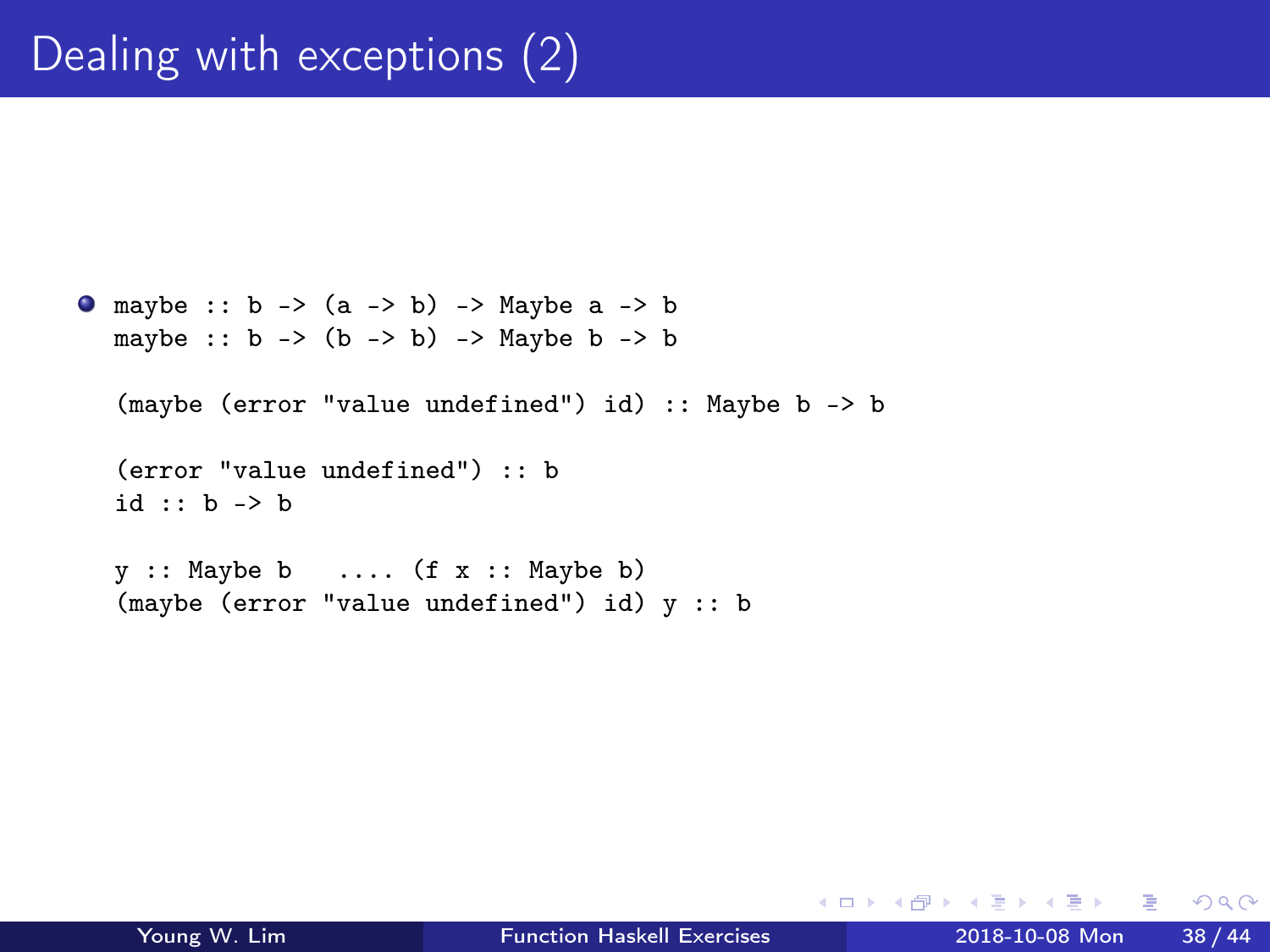# Dealing with exceptions (3)

```
\bullet maybe :: b -> (b -> b) -> Maybe b -> b
  (error "value undefined") :: b
  id :: b -> b
  error :: [Char] -> a
  error :: [Char] -> b
```
- If the Maybe b type value is Nothing, the maybe function returns the default value (error "value undefined")
- Otherwise, it applies the id function to the b type value inside the Just and returns the b type result.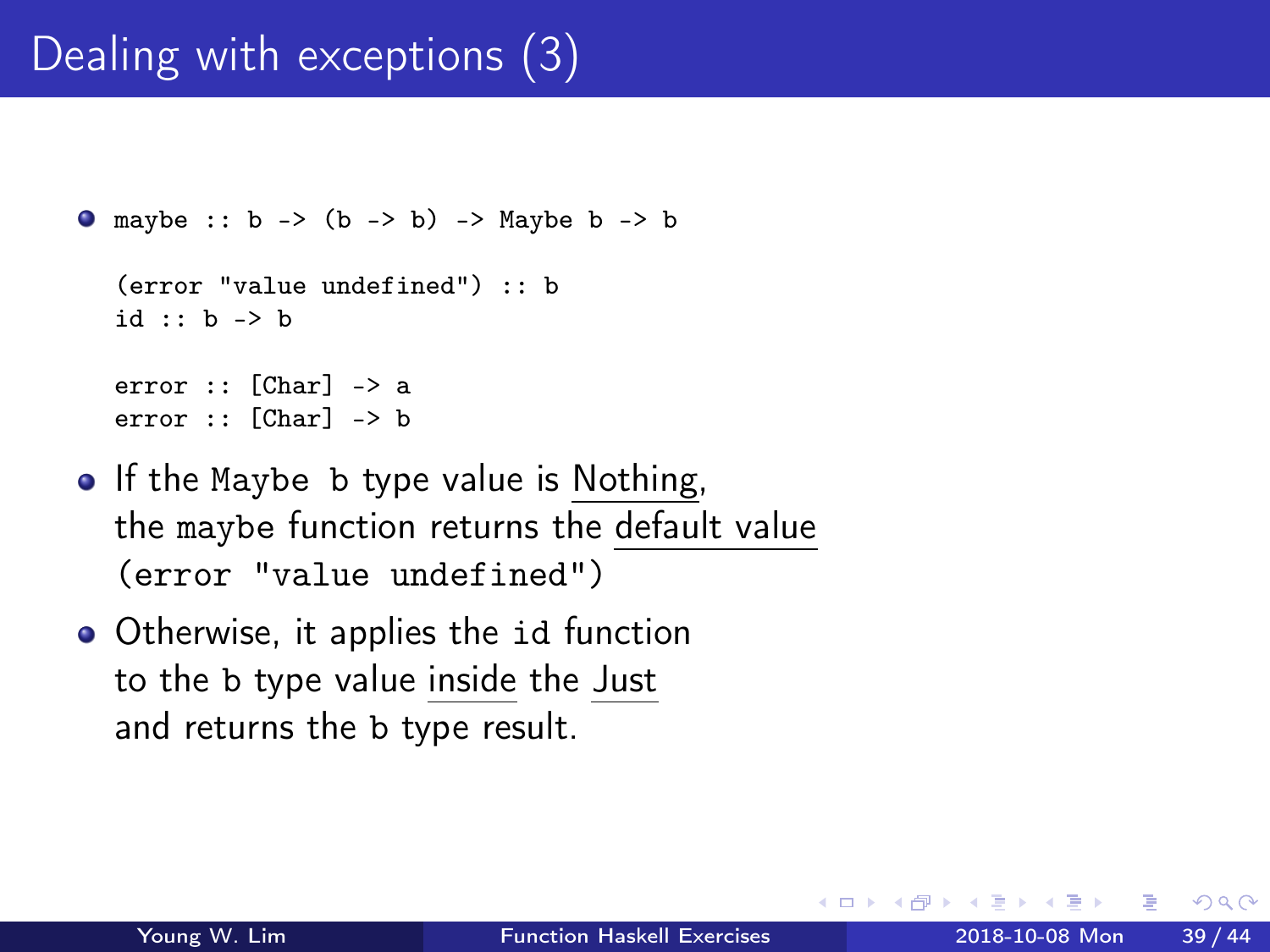```
*Main> part2error fn2 (1)
  1
  *Main> part2error fn2 (-1)
  *** Exception: value undefined
  CallStack (from HasCallStack):
    error, called at func1.hs:137:24 in main:Main
  *Main> part2error fn2 (101)
  *** Exception: value undefined
  CallStack (from HasCallStack):
    error, called at func1.hs:137:24 in main:Main
```
 $\leftarrow$   $\Box$ 

4 何 ) 4

 $QQ$ 

÷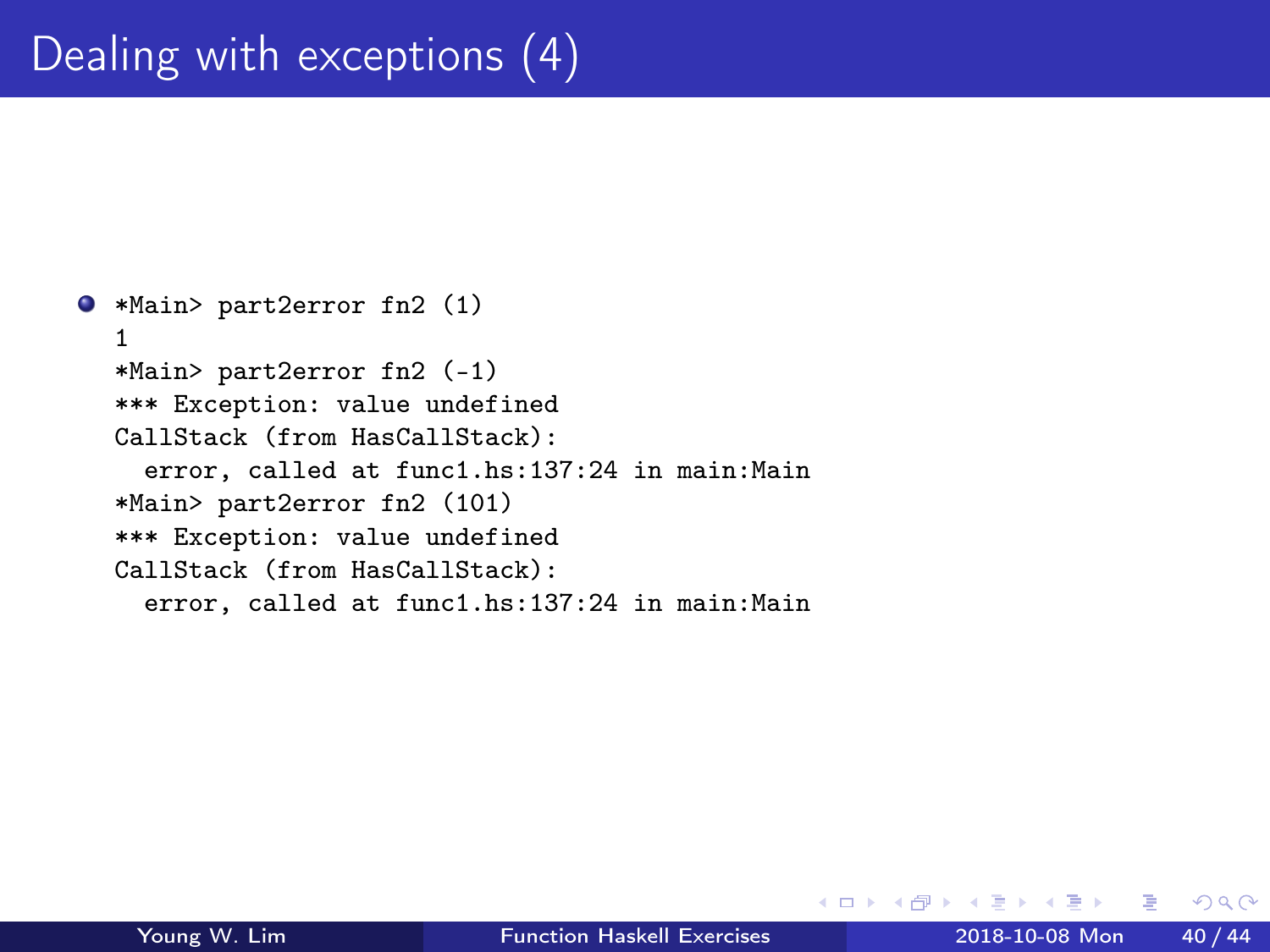- $\bullet$  the gender of x function
	- partitions in males and females
- $\bullet$  the ages of x functions
	- some hundred equivalence classes
- surjective  $f : A \rightarrow I$ the relattion R on A  $aRb \equiv (f(a) = f(b))$
- $R = \{(a, b) \in A^2 | f(a) = f(b)\}\$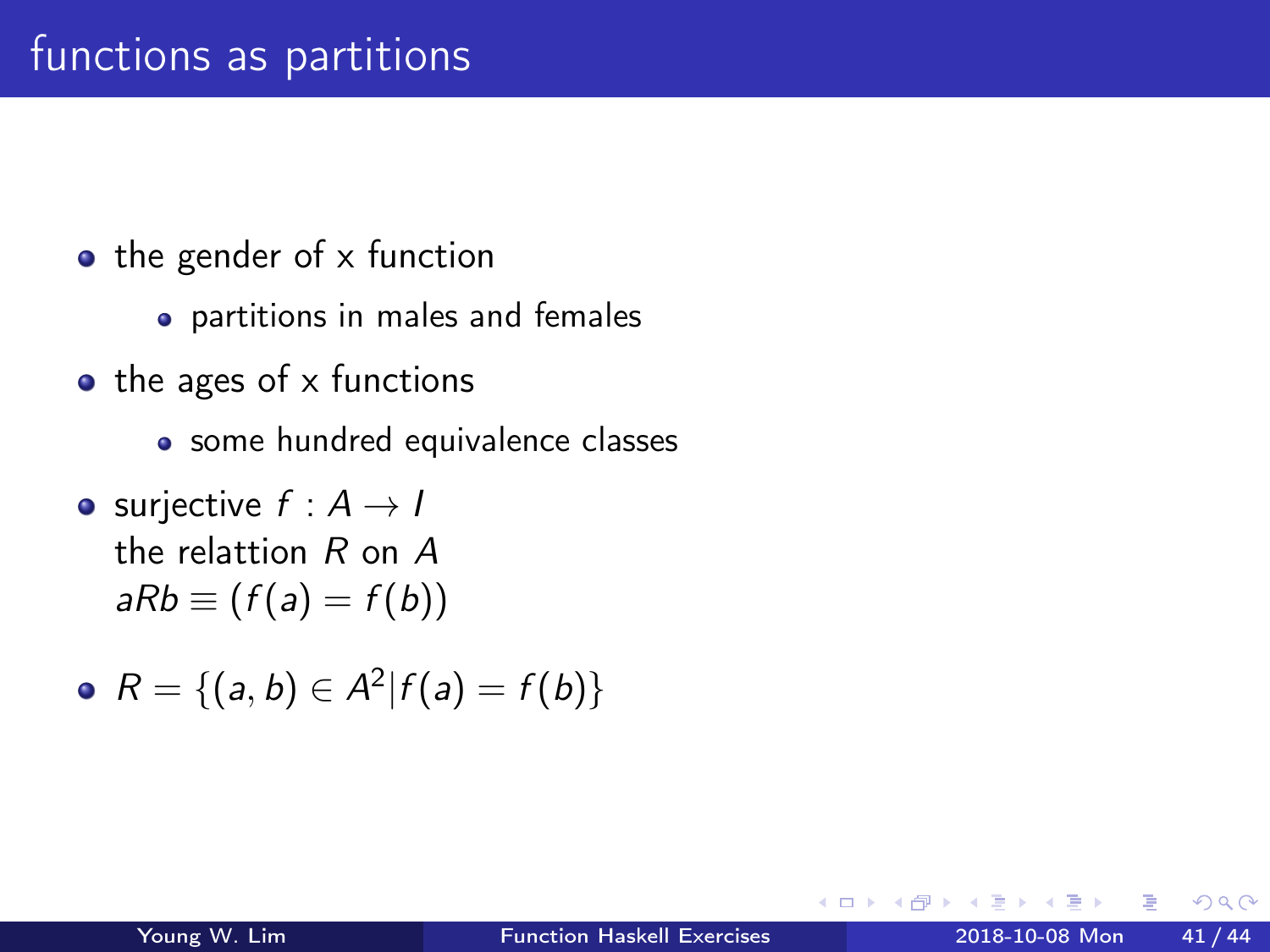### mapping a function to a equivalence relation

```
O fct2equiv :: Eq a => (b \rightarrow a) -> b \rightarrow b -> Bool
 fct2equiv f x y = (f x) == (f y)f :: (b \rightarrow a)x :: b
 y :: b
 f x :: a
 f y :: a
 (f x) == (f y) :: Bool• example
 *Main> rem 3 2 *Main> 2 'rem' 3
  1 2
 *Main> rem 3 14 *Main> 14 'rem' 3
  3 2
 *Main> fct2equiv (rem 3) 2 14 *Main> fct2equiv ('rem' 3) 2 14
  False True
 *Main> fct2equiv (rem 3) 2 5 *Main> fct2equiv ('rem' 3) 2 5
  False True
```
イロト イ押ト イヨト イヨトー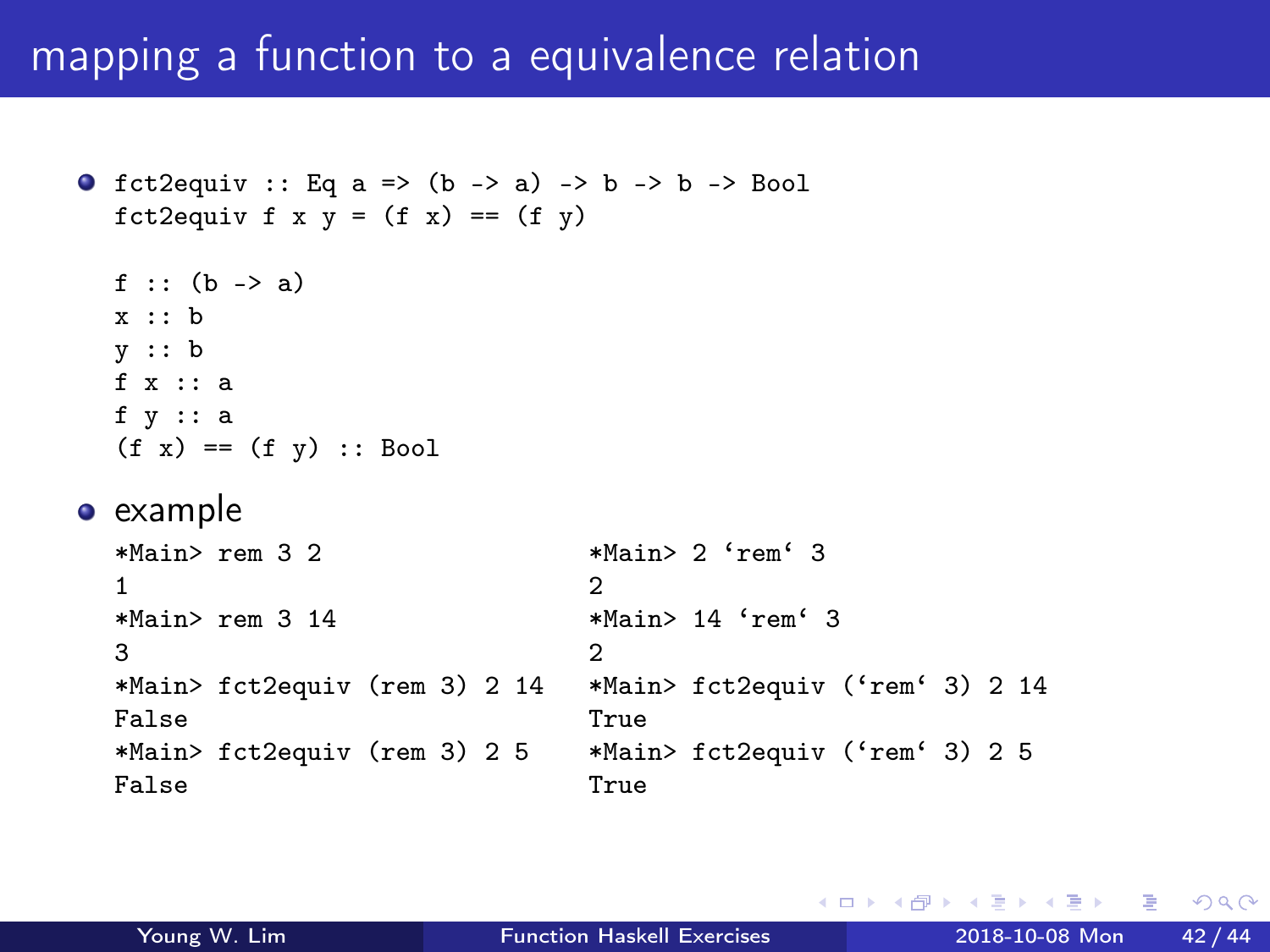```
• the backtick ('') turns a name to an infix operator
a 'elem' b = elem a b
  ('elem' b) a = (\xrightarrow{x} -\xrightarrow{e} a^e) a= a 'elem' b
                = elem a h
```

```
\bullet (elem b) a = elem b a
```
https://stackoverflow.com/questions/20680779/ sections-why-do-i-need-backticks-here

4 **E** F

 $\leftarrow$   $\leftarrow$   $\leftarrow$   $\leftarrow$ 

÷

En Silva

 $QQ$